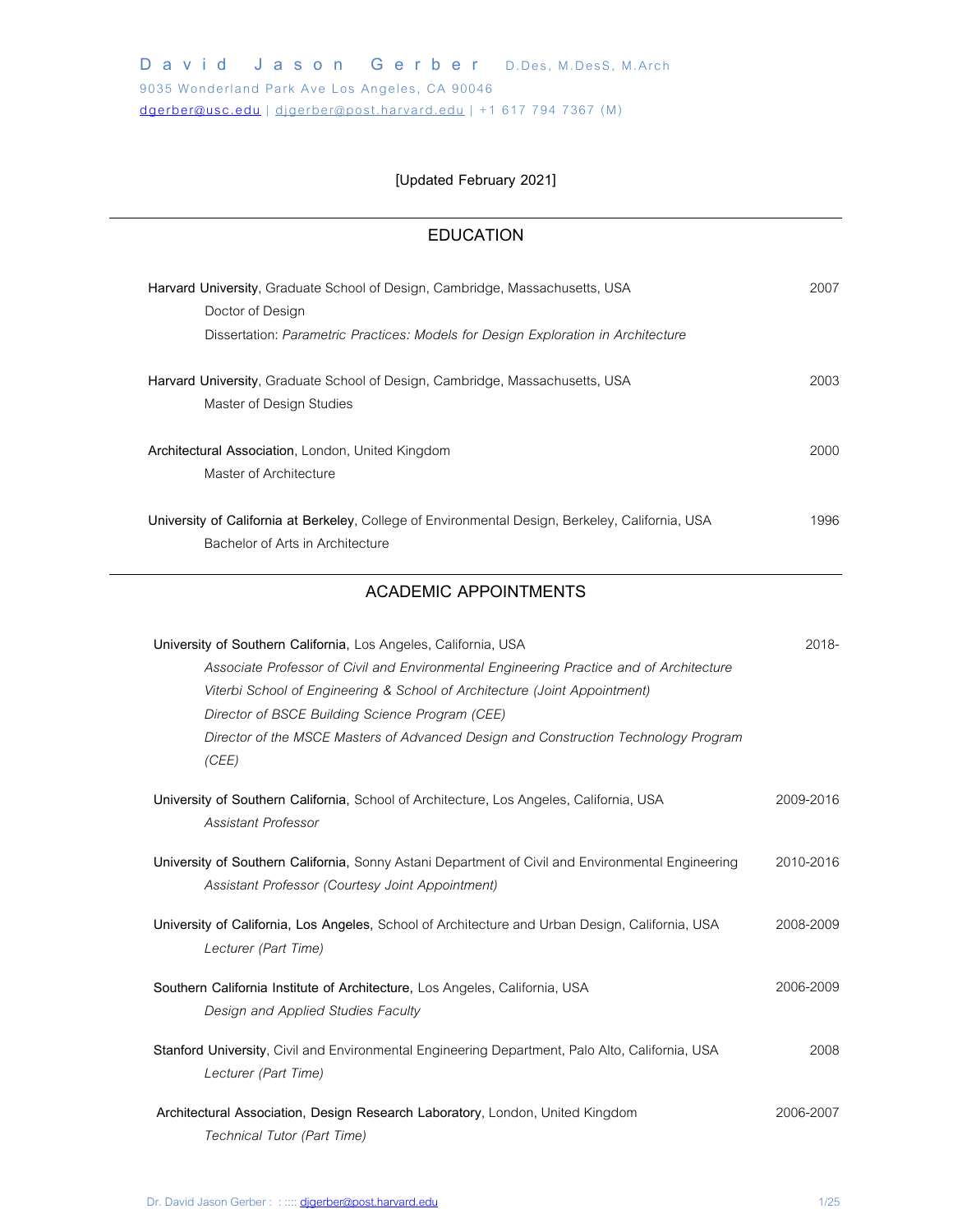# **PROFESSIONAL EXPERIENCE**

| Trax.GD, Los Angeles and Toronto, USA and Canada<br>Advisor, Consultant                                                                                                                                                                                                                                                                    | 2020-     |
|--------------------------------------------------------------------------------------------------------------------------------------------------------------------------------------------------------------------------------------------------------------------------------------------------------------------------------------------|-----------|
| Responsible for research and product market development                                                                                                                                                                                                                                                                                    |           |
| Arup, London, United Kingdom and Los Angeles, California, USA<br>Global Research Manager, Associate Director                                                                                                                                                                                                                               | 2017-2021 |
| Responsible for managing global research programs and the global research team                                                                                                                                                                                                                                                             |           |
| Gehry Technologies Inc., Los Angeles, California, USA<br>Vice President of Marketing/Knowledge Services                                                                                                                                                                                                                                    | 2008-2010 |
| Responsible for industry strategy, marketing and for developing global knowledge services team,<br>training, curricula, and seminars.                                                                                                                                                                                                      |           |
| CADforce, Inc., Marina Del Rey, California, USA<br><b>Vice President of Innovation</b>                                                                                                                                                                                                                                                     | 2007-2008 |
| Responsible for research, product development of building information modeling systems, and service<br>standards for consulting teams in Asia, India, Europe and US.                                                                                                                                                                       |           |
| Zaha Hadid Architects, London, United Kingdom<br>Project Manager and Designer, one-north, Science Hub Master plan, Singapore<br>Co-designed the competition scheme for the urban design project and master plan. Responsibilities<br>included design and coordination of 5 million $m2$ of gross floor area over 200 hectares of green and | 2000-2002 |
| brown-field sites; project management; client liaison; contracts; multi-disciplinary consultant team; and<br>management of an 8-person architectural team.                                                                                                                                                                                 |           |
| Project Designer: Worked on competitions, exhibition designs, RFQ/RFP packages, and built projects.                                                                                                                                                                                                                                        |           |
| Steinberg Group Architects, San Jose, California, USA<br>Junior Designer: Worked on residential, public school and state university projects in all<br>phases, from schematic design to construction administration.                                                                                                                       | 1996-1998 |
| FELLOWSHIPS AND HONORS                                                                                                                                                                                                                                                                                                                     |           |
| Albert and Elaine Borchard Foundation, Scholar in Residence Fellowship<br>The fellowship provides a unique bridge between France and America - created<br>through the scholarship and creativity of distinguished individuals involved in cultural,<br>academic, and public affairs; includes residency in France and research funding.    | 2016-2017 |
| Safdie Architects Research Fellowship<br>Research fellows work with Moshe Safdie and his practice to formulate specific<br>proposals and research plans that fit the umbrella themes. Fellows are invited through<br>a competition to spend one year in residence at the Boston office.                                                    | 2004-2005 |
| Frederick Sheldon Traveling Fellowship<br>Fellowships are competitively awarded by the President and Fellows of Harvard<br>College to graduate students (university wide) for one academic year of travel, study,<br>and/or research outside the United States.                                                                            | 2004-2005 |
| Research Fellowship, Massachusetts Institute of Technology, Media Lab, Smart Cities Group<br>Fellowship was granted to research with Professor William J. Mitchell (Lab Director).                                                                                                                                                         | 2004-2006 |
| Research & Teaching Fellowships, Harvard University, Graduate School of Design                                                                                                                                                                                                                                                             | 2003-2007 |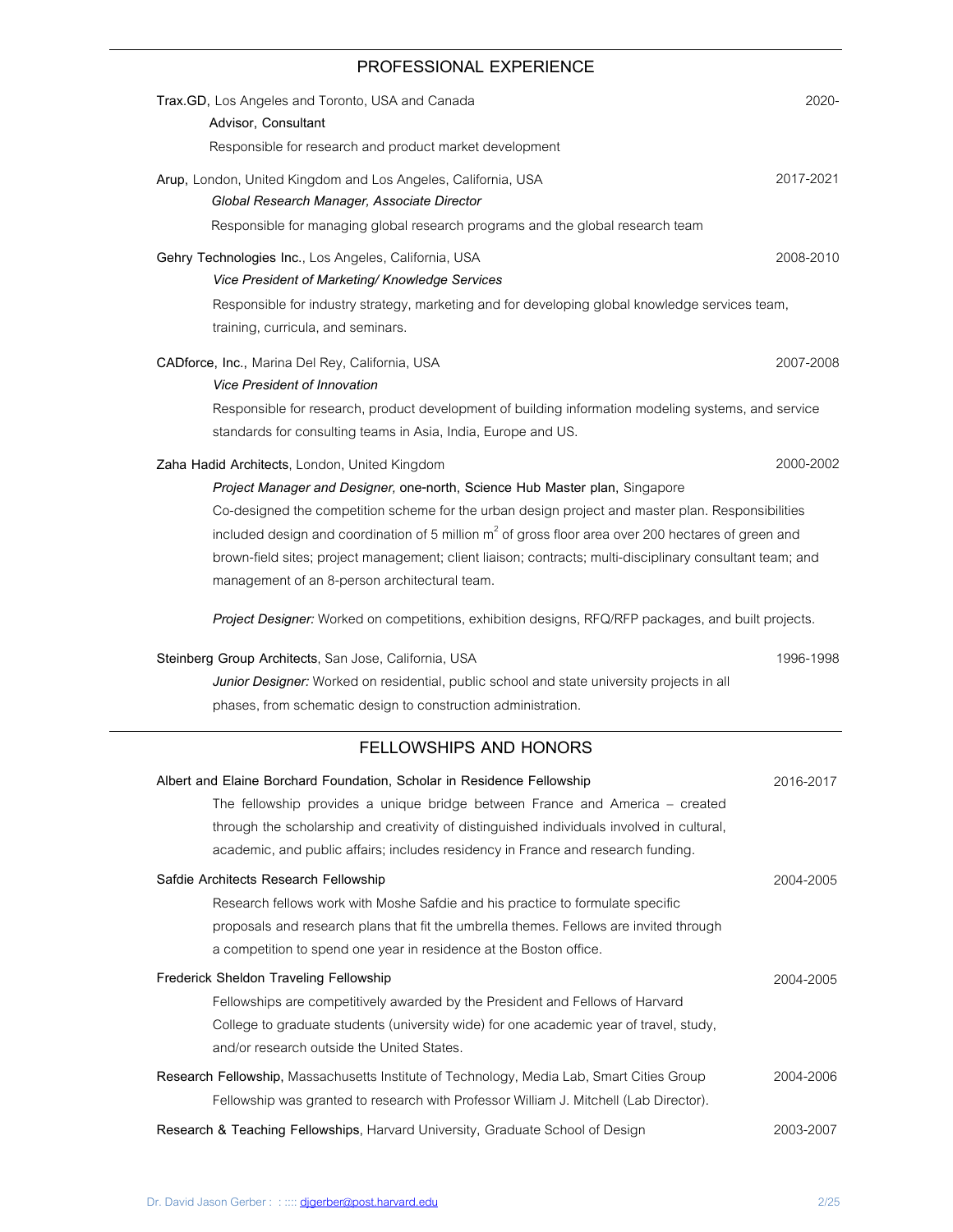## **PUBLICATIONS**

If a co-author is an advisee, the name is indicated with an asterisk.

**Thomson Reuters Researcher ID:** http://www.researcherid.com/rid/O-9759-2016 (O-9759-2016)

### **JOURNAL PUBLICATIONS**

Works in this category are refereed journal articles. Journals' h5-index and h5-median scores are noted where published by Google Scholar metrics as of October 15, 2016.

- (1) Pantazis, E\***, Gerber, D**. "Beyond Geometric Complexity: A Critical Review of Complexity Theory in Architecture", *Architecture Science Review Journal*, Vol 60, April 2019. [h5-index: 69; h5-median: 35]
- (2) Pantazis, E\***, Gerber D.** "A framework for generating and evaluating façade designs using a multi-agent systems approach", *International Journal of Architectural Computing*.Vol16,November 2018, p. 248-270, https://doi.org/10.1177/1478077118805874 [h5-index: 21; h5-median: 85]
- (3) **Gerber D**, Pantazis E\*, Wang A\*. "A Multi-Agent Approach for Performance Based Architecture: Design Exploring Geometry, User, and Environmental Agencies in Façades," *Journal of Automation in Construction,* Vol. 76, April 2017, pp. 45–58, http://dx.doi.org/10.1016/j.autcon.2017.01.001 [h5-index: 53; h5-median: 72]
- (4) Heydarian A\*, Pantazis E\*, Wang A\*, Carneiro J P\*, **Gerber D**, Becerik-Gerber B. "Towards User Centered Building Design: Identifying End-User Lighting Preferences via Immersive Virtual Environments," *Journal of Automation in Construction***,** Vol. 81, Sept. 2017, pp. 56-66 [h5-index: 53; h5-median: 72]
- (5) Heydarian A\*, Pantazis E\*, Carneiro J P\*, **Gerber D**, Becerik-Gerber B. "Lights, building, action: Impact of default lighting settings on occupant behavior," *Journal of Environmental Psychology,* Vol 48, pp. 212-223, http://dx.doi.org/10.1016/j.jenvp.2016.11.001 [h5-index: 39; h5-median: 54]
- (6) Khashe S\*, **Gerber D**, Smith I. (2016) "Surveying the Evolution of Computing in Architecture, Engineering, and Construction Education Since 2012," *Journal of Computing in Civil Engineering,*  http:dx.doi.org/10.1061/(ASCE)CP.1943-5487.0000580 [h5-index: 27; h5-median: 38]
- (7) Khashe S\*, Heydarian A\*, **Gerber D**, Becerik-Gerber B, Wood W. (2015) "Influence of LEED Branding on Building Occupants' Pro-Environmental Behavior," *Journal of Building and Environment***,** Vol. 94, pp. 477-488, http://dx.doi.org/10.1016/j.buildenv.2015.10.005 [h5-index: 60; h5-median: 83]
- (8) Heydarian A\*, Carneiro J P\*, **Gerber D**, Becerik-Gerber B. (2015) "Immersive Virtual Environments, Understanding the Impact of Design Features and Occupant Choice upon Lighting for Building Performance," *Journal of Building and Environment*, Vol.89, pp: 217-228, http://dx.doi.org/10.1016/j.buildenv.2015.02.038 [h5 index: 60; h5-median: 83]
- (9) Heydarian A\*, Carneiro J P\*, **Gerber D**, Becerik-Gerber B, Hayes T, Wood W. (2015) "Immersive Virtual Environments versus Physical Built Environments: A Benchmarking Study for Building Design and User-Built Environment Explorations," *Journal of Automation in Construction*, Vol.54, pp: 116-126, http:// dx.doi.org/10.1016/j.autcon.2015.03.020 [h5-index: 53; h5-median: 72]
- (10) Flager F, **Gerber D**, Kallman B. (2014) "Measuring The Effect of Scale and Coupling On Solution Quality For Building Design Problems," *Journal of Design Studies,* Vol. 35, Issue 2, March 2014. pp: 180-199, http://dx.doi.org/10.1016/j.destud.2013.11.001 [h5-index: 29; h5-median: 45]
- (11) **Gerber D**, Khashe S\*, Smith I. (2014) "Surveying the Evolution of Computing in Architecture, Engineering, and Construction Education," *Journal of Computing in Civil Engineering*, Vol: 29, No: 5, http://dx.doi.org/10.1061/(ASCE)CP.1943-5487.0000361 [h5-index: 27; h5-median: 38]
- (12) Lin S\*, **Gerber D.** (2014) "Designing-In Performance: A Framework for Evolutionary Energy Performance Feedback in Early Stage Design," *Journal of Automation in Construction*, Vol: 38, pp: 59-73, http://dx.doi.org/10.1016/j.autcon.2013.10.007 [h5-index: 53; h5-median: 72]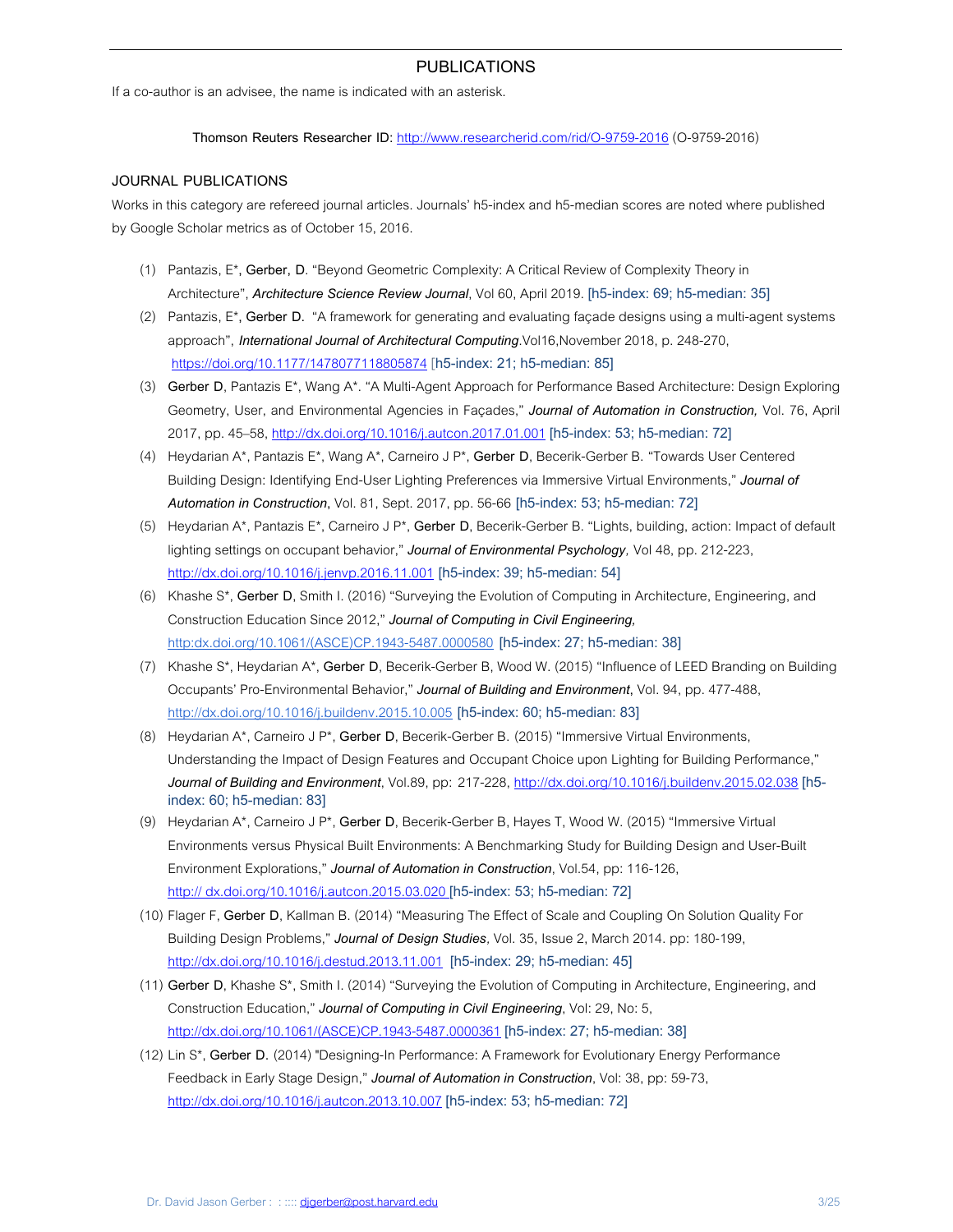- (13) Lin S\*, **Gerber D**. (2014) "Evolutionary Energy Feedback for Design: Multidisciplinary Design Optimization and Performance Boundaries for Design Decision Support," *Journal of Energy and Buildings*, Vol: 84, pp: 426-441, http://dx.doi.org/10.1016/j.enbuild.2014.08.034 [h5-index: 70; h5-median: 92]
- (14) **Gerber D,** Lin S\*. (2013) "Designing in Complexity: Simulation, Integration, and Multidisciplinary Design Optimization for Architecture," *Simulation: Transactions of the Society for Modeling and Simulation International, Special Issue: Simulation for Architecture and Urban Design,* Vol. 90(8), pp: 936-959, http://dx.doi.org/10.1177/0037549713482027 [h5-index: 20; h5-median: 28]
- (15) **Gerber D.** (2012) "PARA-Typing Informing Form and the Making of Difference," *International Journal of Architectural Computing*, Vol. 10, No. 4, pp: 501-520, http://dx.doi.org/10.1260/1478-0771.10.4.501 [h5-index: 10; h5-median: 14]
- (16) Becerik-Gerber B, **Gerber D**, Ku K. (2011) "The Pace of Technological Innovation in Architecture, Engineering and Construction Education: Integrating Recent Trends into The Curricula," *Journal of Information Technology in Construction,* Vol. 16, pp: 411-432, http://www.itcon.org/2011/24

# **RIGOROUSLY REFEERED CONFERENCE PUBLICATIONS**

Note that in design computing, similar to computer science, the top conferences are considered as important as the journals. These conferences use a rigorous review process, in which multiple (3-5) program committee members review each submitted paper. Top conferences in design computing typically accept <30% of submitted papers. Publications listed in this category are full papers that are double blind reviewed. Acceptance rates noted where known.

- (17) Khean N, Fabbri A, **Gerber D**, Haeusler H. *"An Examination of the Potential Social, Political, Economic and Cultural (SPEC) Factors that Affect Machine Learning Research and Development in the Architecture, Engineering and Construction (AEC) Industry" CAAD futures 2019: Computer-Aided Architectural Design Futures 2019, KAIST, 291 Daehak-ro, Yuseong-gu, Daejeon, South Korea, June 26-29, 2019.*
- (18) Sustarevas J\*, Tan B, **Gerber D**, Stuart-smith R, Pawar V. *(2019) "YouWasps : Multi-Robot Construction using Mobile and Autonomous Additive Manufacturing Systems for Large-scale 3D Printing," In Proceedings IEEE/RSJ International Conference on Intelligent Robots and Systems (IROS) pp. 2320-2327.*
- (19) Pantazis E\*. and **Gerber D**, (2019) "Behavioral Form Finding: A Multi Agent Systems framework for Environmental Aware form finding of shell structures," In Design With All Senses, *Proceedings of the* Design Modelling Symposium (DMS) 2019, C. Gengnagel, et al., Editors, Berlin, Germany.
- (20) **Gerber D**, Pantazis E\*. (2016) "A Multi Agent System for Façade Design: A Design Methodology for Design Exploration, Analysis and Simulated Robotic Fabrication," In *Proceedings of the Thirty-sixth Annual Conference of the Association of Computer Aided Design of Architecture (ACADIA),* October 2016, Ann Arbor, Michigan. **[Acceptance rate: 28%]**
- (21) **Gerber D,** Pantazis E\*, Alan Wang A\*, Herrera B\*, Daley K\*. (2016) "A Multi-Agent System for Design: Geometric Complexity in Support of Building Performance," In *Proceedings of the Seventh ACM Symposium on Simulation for Architecture and Urban Design (SimAUD),* May 2016, London UK
- (22) **Gerber D**, Pantazis E\*, Marcolino L S. (2015) "Design Agency: Prototyping Multi-Agent Systems in Architecture," In *Communications in Computer and Information Science Vol. 527, Computer-Aided Architectural Design Futures, The Next City - New Technologies and the Future of the Built Environment, Sixteenth International Conference, CAAD Futures 2015*, São Paulo, Brazil, July 2015. G. Celani et al. (Eds.), pp. 213-235, © Springer-Verlag Berlin Heidelberg. Selected Papers: ISBN: 978-3-662-47385-6 DOI: Chapter/10.1007/978-3-662-47386-3\_12 **[Acceptance rate: 16%]**
- (23) **Gerber D,** Pantazis E\*, Marcolino L, Heydarian A\*. (2015) "Multi Agent Systems for Design Simulation Framework: Experiments with Virtual Physical Social Feedback for Architecture," In *Proceedings of the Sixth ACM Symposium on Simulation for Architecture and Urban Design (SimAUD),* Washington DC, April 2015. pp: 67-74, ISBN: 9781329049383, http://dl.acm.org/citation.cfm?id=2873049 **[Acceptance rate: 29%]**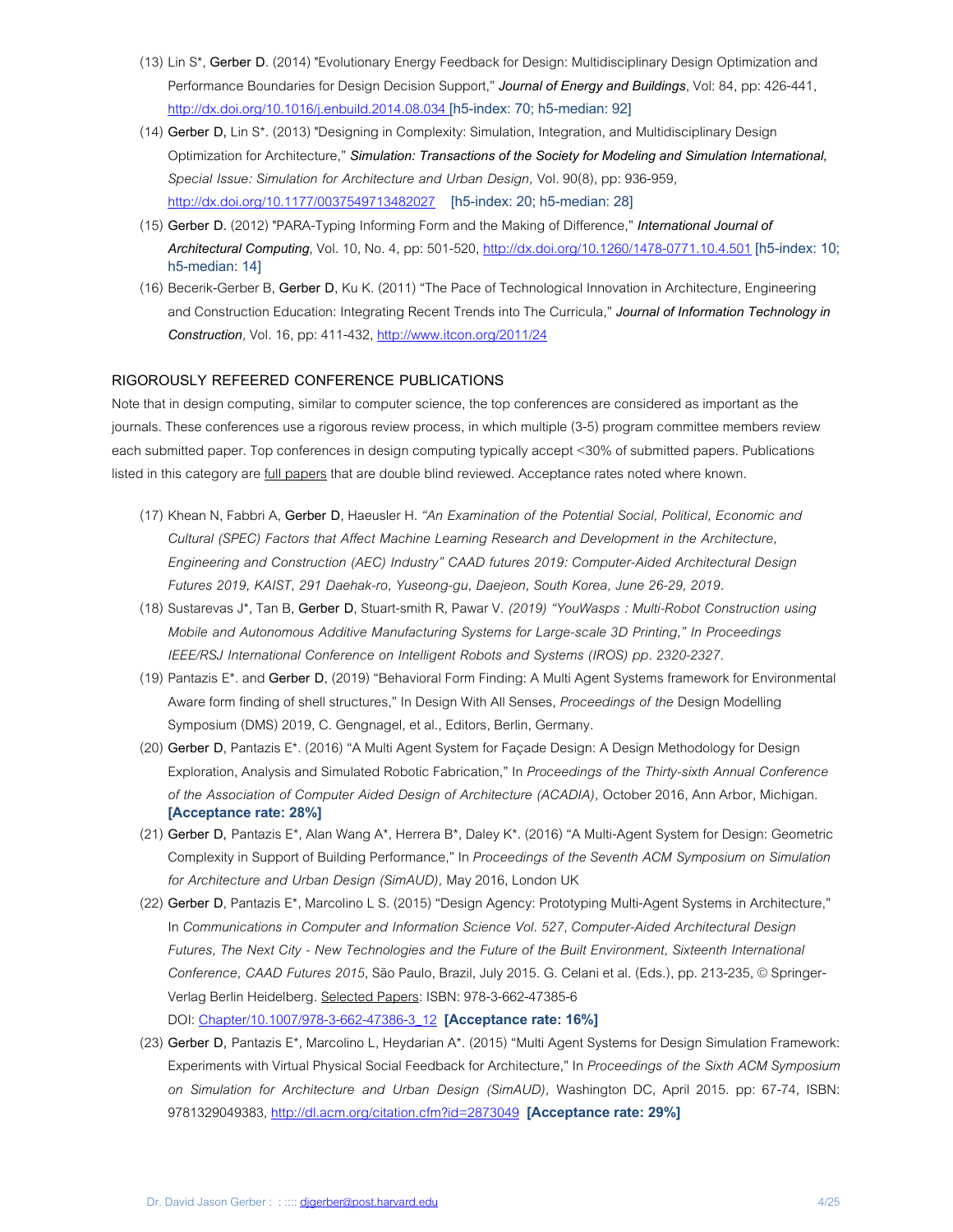- (24) Shiordia-Lopez R\*, **Gerber D**. (2014) "Context-Aware Multi-Agent Systems: Negotiating Intensive Fields," In *Proceedings of the Thirty-fourth Annual Conference of the Association of Computer Aided Design of Architecture (ACADIA)*, Los Angeles, California, October 2014, pp: 153-162, ISBN: 978-1926724478, http://cumincad.scix.net/acadia14\_153 **[Acceptance rate: 36%]**
- (25) **Gerber D**, Shiordia-Lopez R\*, Veetil S\*, Mahesh A\*. (2014) "Design Agency: Prototyping Multi-Agent System Simulation for Design Search and Exploration," In *Proceedings of the Fifth ACM Symposium on Simulation for Architecture and Urban Design (SimAUD),* Tampa, Florida, April 2014, pp: 91-98, ISBN: 978-1-312-08357-8, http://dl.acm.org/citation.29644963 **[Acceptance rate: 43%]**
- (26) **Gerber D,** Lin S\*, Ma X, (2013) "Designing-In Performance: A Case Study of Applying Evolutionary Energy-Performance Feedback for Design (EEPFD)," In *Proceedings of the Thirty-third Annual Conference of the Association of Computer Aided Design of Architecture (ACADIA)*, Cambridge, Ontario, Canada, October 2013, pp: 79-86, ISBN: 978-1-926724-22-5, http://cumincad.architexturez.net/doc/oai-cumincadworks.id-acadia13\_079 **[Acceptance rate: 29%]**
- (27) Lin S\*, **Gerber D.** (2013) " Designing-In Performance: Cloud Based Simulation and Multidisciplinary Design Solution Space Search," In *Proceedings of the Fourth ACM Symposium on Simulation for Architecture and Urban Design (SimAUD),* San Diego, California, April 2013, pp: 139-146, http://dl.acm.org/citation.29644963
- (28) **Gerber D,** Lin S\*. (2012) "Synthesizing Design Performance: An Evolutionary Approach to Multidisciplinary Design Optimization Designing-In Performance through Solution Space Thinking," In *Proceedings of the Thirtysecond Annual Conference of the Association of Computer Aided Design of Architecture (ACADIA)*, San Francisco, California, October 2012, pp, 67-75, ISBN: 978-1-62407-267-3, http://cumincad.architexturez.net/acadia12\_67 **[Acceptance rate: 26%]**
- (29) **Gerber D,** Lin S\*, Pan B, Senel Solmaz A\*. (2012) "Design Optioneering: Multi-Disciplinary Design Optimization through Parameterization, Domain Integration and Automation of a Genetic Algorithm," In *Proceedings of the Third ACM Symposium on Simulation for Architecture and Urban Design (SimAUD)*, Orlando, Florida, March 2012, pp: 23-30, ISBN: 978-1-61839-790-4, http://dl.acm.org/citation.cfm?id=2339453.2339464 **[Acceptance rate: 30%]**
- (30) El Sheik M\*, **Gerber D.** (2011) "Building Skin Intelligence: A Parametric and Algorithmic Tool for Daylighting Performance Design Integration," In *Proceedings of the Thirty-first Annual Conference of the Association of Computer Aided Design of Architecture (ACADIA),* Calgary, Canada, November 2011, pp: 170-177, ISBN: 978- 1-61364-595-6, http://cumincad.scix.net/acadia11\_170 **[Acceptance rate: 26%]**
- (31) Meagher M, Huang J, **Gerber D.** (2007) "Revisiting the Open Plan: Ceilings and Furniture as Display Surfaces for Building Information," In *Proceedings of the Eleventh International Conference on Information Visualization*, July, 2007, IEEE Computer Society, Washington, DC, 601-606, http://dx.doi.org/10.1109/IV.2007.98 **[Acceptance rate: 23%]**

### **EDITED BOOKS**

- (32) **Gerber D,** Ibanez M. (co-Editors) (2014) "Paradigms in Computing: Making, Machines, and Models for Design Agency in Architecture," eVolo (408 pages). ISBN: 978-1938740091 Review of the book: published in the *International Journal of Architectural Computing* Vol. 13(3-4), pp. 353–358, http://multi-science.atypon.com/doi/pdf/10.1260/1478-0771.13.3-4.353
- (33) Morel P, Bier H, and **Gerber D**, "Disruption in Architecture, The Convergence of New Paradigms in Architecture, Springer Series in Adaptive Environments, (edited volume in preparation).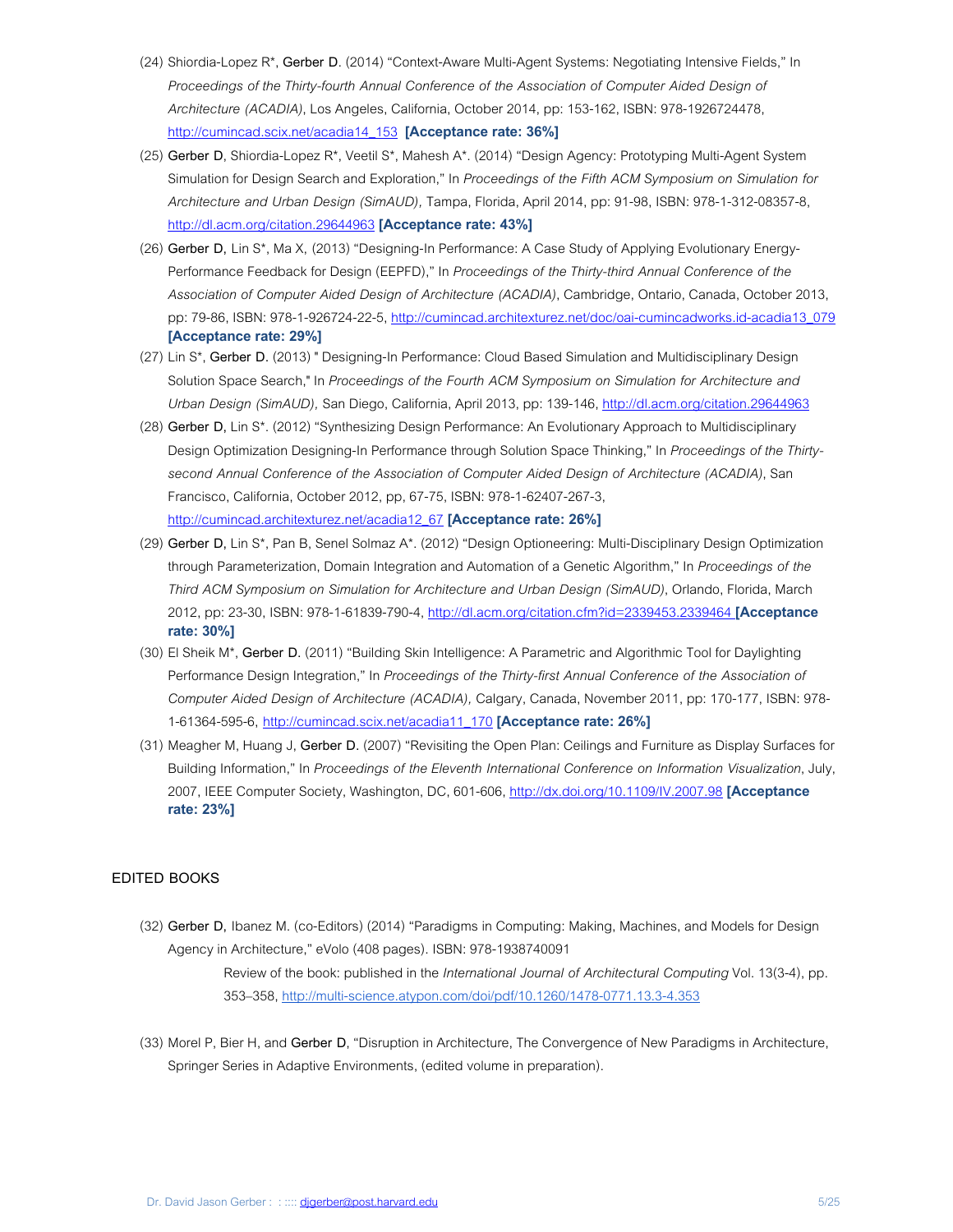# **BOOK CHAPTERS**

Works in this category are invited and/ or refereed book contributions.

- (34) Koc E, Pantazis E\*, Soibelman L. and **Gerber D.** (2019): *"Industry 4.0: Emerging Trends and Research Direction,"* in Construction 4.0- Innovation Platform for the Built Environment, Sawhney A., et. Al, Ed., Taylor&Francis, Oxford,UK.
- (35) Marcolino L S, Xu H, **Gerber D,** Kolev B\*, Price S\*, Pantazis E\*, Tambe M. (2016) "Multi-agent Team Formation for Design Problems," In Coordination, Organizations, Institutions and Norms in Agent Systems XI, Volume 9628 of the series of Lecture Notes in Computer Science, pp: 354-375 **[23 out of 46 invited papers selected]**
- (36) **Gerber D.** (2014) "Parametric Tendencies and Design Agencies," In Paradigms in Computing: Making, Machines, and Models for Design Agency in Architecture, David Gerber and Mariana Ibanez (co-Editors) eVolo. pp: 387-400, ISBN: 978-1938740091
- (37) **Gerber D.** (2013) "Parametric Urbanism Redux: Urban Design and Complexity in an Age of Infinite Computing," In Master Planning the Adaptive City: Computational Approaches to Urbanism in the Twenty-first Century. Tom Verebes (Editor) Routledge, Taylor and Francis. pp: 186-192, ISBN 978-0-415-53479-6
- (38) **Gerber D.** (2012) "Future Present: Design with Infinite Computing in Mind," In Scripting the Future. Neil Leach, Philip Yuan (co-Editors), Tongji University Press, Shanghai. pp: 95-99, ISBN 978-7-5608-4835-8
- (39) **Gerber D.** (2011) "Notes on the Parametric Prototype and the New Paradigm of Optioneering," In New Computational Paradigms in Architecture, Tom Verebes, Liu Yanchuan, Xu Feng (co-Editors), Tsinghua University Press, Beijing. In English and Mandarin Chinese. pp: 130-141, ISBN: 978-7-3022-9549-5
- (40) **Gerber D**. (2007) "Towards a Parametric Urbanism," In Interactive Cities. Valerie Chatelet (Editor) Anomalie digital art n°6, Anomos & Hyx Editions, Paris. In English and French. pp: 146-171, ISBN: 978-2-9103-8542-2

### **EDITED JOURNAL ISSUES**

Issues of peer-reviewed journals for which I served as an editor or co-editor.

- (41) **Gerber D**, Pantazis, E., Bogosian, B., Militiades, C., Nahmad Vazquez, A., (Issue co-Editors) (2021) Select papers from the *"CAAD futures 2021: Computer-Aided Architectural Design Futures 2021, "Design Imperatives... The Future is Now."* Communications in Computer and Information Science Springer Series (in progress)
- (42) Christenson M, **Gerber D**, Jabi W, Marcu M, and Wit A**,** (Issue co-Editors) (2019) Special Issue: *"Means, Methods, Machines and Making in Architecture," Architecture Science Review Journal,* Taylor and Francis, Vol 62, No.5.
- (43) Wit A, Vasey L, Parlac V, Marcu M, Jabi W, **Gerber D**, Daas M, Clayton M, (Issue co-Editors) (2019) Special issue: "Artificial intelligence and robotics in architecture: Autonomy, agency, and indeterminacy," *International Journal of Architecture and Computing*, Volume 16, Issue 4, December 2018, Sage Publishing, UK.
- (44) **Gerber D**, Goldstein R. (Issue co-Editors) (2015) *Simulation: Transactions of the Society for Modeling and Simulation International, Special Issue: Simulation for Architecture and Urban Design*, Vol.91 (9) http://sim.sagepub.com/content/91/9.toc, http://sim.sagepub.com/content/91/9/771 http:dx.doi.org/10.1177/0037549715608373
- (45) **Gerber D.** (2015) (Issue Editor) ACADIA 2014 Issue, *International Journal of Architecture and Computing*, Volume 13, Issue 2, June 2015, Multi Science Publishing, UK. http://multi-science.atypon.com/toc/ijac/13/2 http://dx.doi.org/10.1260/1478-0771.13.2.iii
- (46) **Gerber D,** Gutierrez M. (Issue co-Editors) (2014) Design Agency Issue, *International Journal of Architecture and Computing*, Volume 12, Issue 3, June 2014, Multi Science Publishing, UK. http://multiscience.atypon.com/toc/ijac/12/3 http://dx.doi.org/10.1260/1478-0771.12.3.iii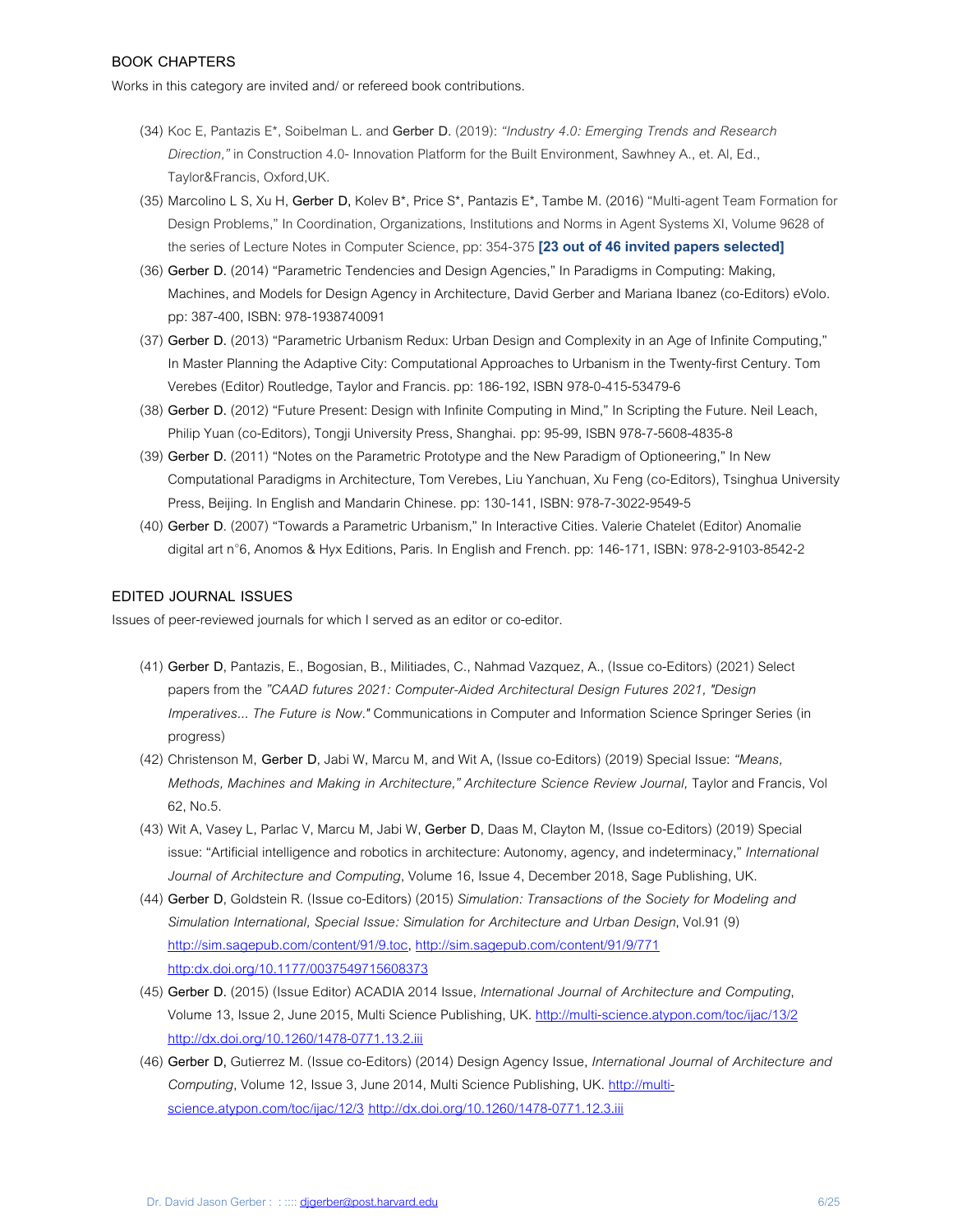### **EDITED CONFERENCE PROCEEDINGS**

Proceedings of peer-reviewed conferences for which I served as a co-editor.

- (47) **Gerber D**, Pantazis, E., Bogosian, B., Militiades, C., Nahmad Vazquez, A., (co-Editors) (2021) Proceedings of the *"CAAD futures 2021: Computer-Aided Architectural Design Futures 2021, "Design Imperatives... The Future is Now."* Bi-Annual Conference, University of Southern California, July 2021 (in progress)
- (48) **Gerber D**, Bartosh, A., Omidfar Sawyer A.,, Schwartz, M.,(co-Editors) (2021) "Proceedings of the ACM 11th Symposium on Simulation for Architecture and Urban Design," Human+, University of Southern California, April 15-17, 2021. (XXX pages). ISBN: XXX (in progress)
- (49) **Gerber D**, Huang A, Sanchez J. (co-Editors) (2014) "ACADIA 2014 Design Agency: Proceedings of the Thirtyfourth Annual Conference of the Association for Computer Aided Design in Architecture," Riverside Architectural Press (752 pages). ISBN: 978-1926724478
- (50) **Gerber D**, Huang A, Sanchez J. (co-Editors) (2014) "ACADIA 2014 Design Agency: Projects of the Thirty-fourth Annual Conference of the Association for Computer Aided Design in Architecture," Riverside Architectural Press (290 pages). ISBN: 978-1926724485
- (51) **Gerber D**, Goldstein R. (co-Editors) (2014) "Proceedings of the ACM Fifth Symposium on Simulation for Architecture and Urban Design," The Society for Modeling and Simulation International, (227 pages). ISBN: 978- 1312083578

### **REFEREED CONFERENCE PUBLICATIONS**

Works in this category are refereed *full papers* that are single or double blind reviewed by 2-3 program committee members.

- (52) Sham N, Chow E, Ghaznavi F, Man J, **Gerber D**, "*Aplysia: A Neuroevolutionary Generative Design Tool."* In *Proceedings of the 1t1h ACM Symposium on Simulation for Architecture and Urban Design (SimAUD),* Los Angeles California USA, April 2021. (under review)
- (53) Nauman, K\*, Benitez, M\*, **Gerber D**, *"Sustainable Retrofit Design Framework Case Study for Multifamily Housing Structure."* In *Proceedings of the 1t1h ACM Symposium on Simulation for Architecture and Urban Design (SimAUD),* Los Angeles California USA, April 2021. (under review)
- (54) Benitez, M\*, **Gerber D**,. *"Designing a Passively Actuated Shading System for Building Retrofits."* In *Proceedings of the 1t1h ACM Symposium on Simulation for Architecture and Urban Design (SimAUD),* Los Angeles California USA, April 2021. (under review)
- (55) McGlashan N, Curtis Ho, C, **Gerber D,** Breslav, S, Khan A, *"Sustainability Certification Systems as Goals in a Generative Design System."* In *Proceedings of the 1t1h ACM Symposium on Simulation for Architecture and Urban Design (SimAUD),* Los Angeles California USA, April 2021. (under review)
- (56) Marchesi M, Tweed M, **Gerber D**,. "Applying Circular Economy to Urban Housing*" In Proceedings of the 35th* Passive and Low Energy Architecture (PLEA) Conference on Sustainable Architecture and Urban Planning *Planning Post Carbon Cities, A Coruña,* Portugal 1st-3rd September 2020 (accepted)
- (57) Pantazis E\*, **Gerber D**, (2019) "A Multi Agent Systems framework for integrating environmental parameters in the design of shell structures," *In 26th International Workshop on intelligent Computing in Engineering* (EG-ICE), P. Geyer, et al., Editors, Leuven, Belgium.
- (58) Pantazis, E\*, **Gerber, D**. (2019) "Behavioral Form Finding: An interactive Multi Agent Framework for Environmental Aware form finding"- *Design Modeling Symposium 2019*, September 2019, Technical University of Berlin, Germany.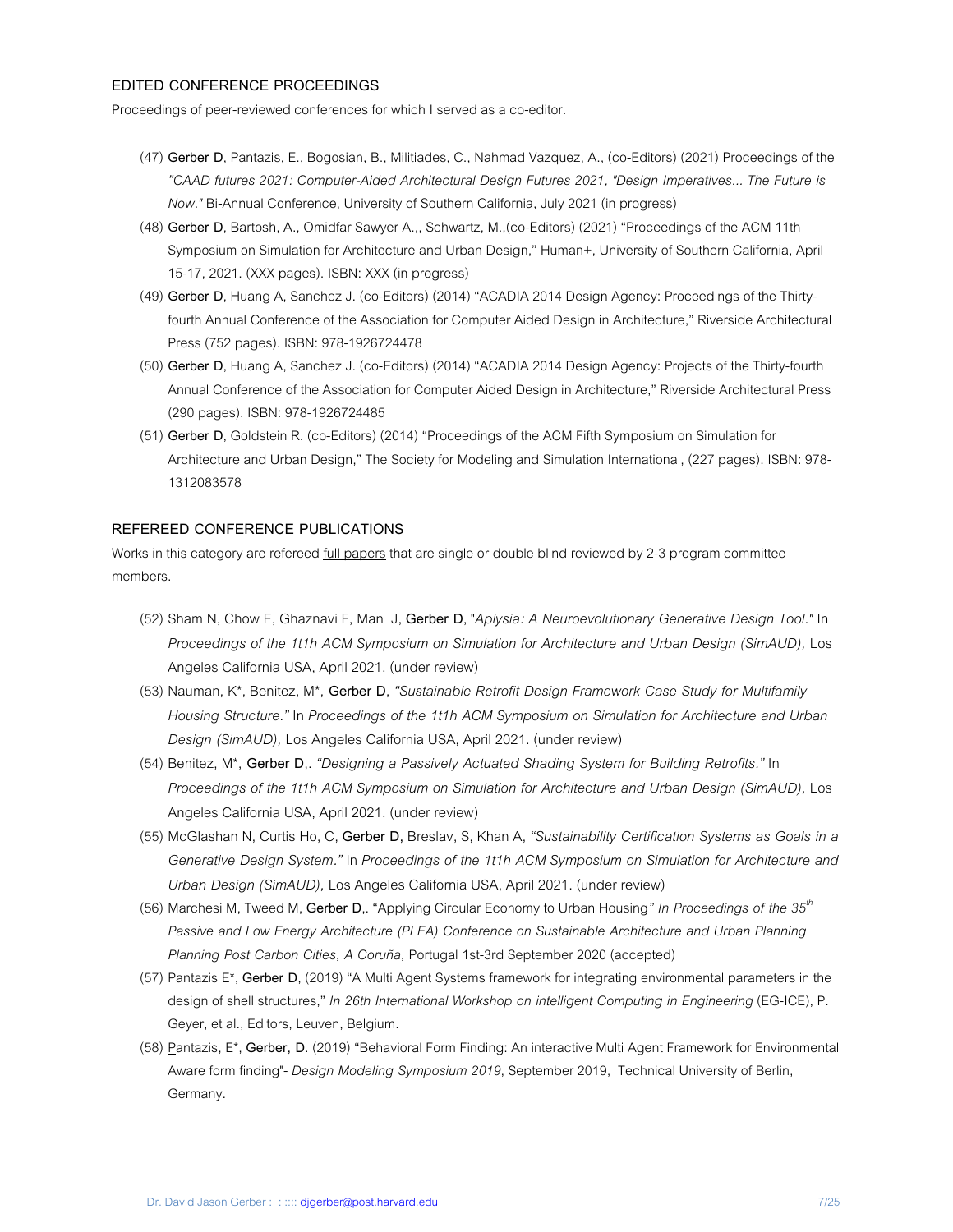- (59) **Becerik-Gerber B**, Druhora D, Gerber D, Cracchiola B. (2018) "Engineering Innovation for Global Challenges: Peacebuilding in Refugee Camps: Creating Innovators and Witnesses, WEEF-GEDC 2018 Peace Engineering, November 12-16, 2018, Albuquerque, NM.
- (60) Pantazis E\*, **Gerber D**. (2017) "Emergent Order through Fluctuations: A framework for exploring self-organizing structures through using Swarm Robotics" In *Proceedings of the Thirty-fifth eCAADe Conference* – Volume 1, September 2017, Rome, Italy, http://papers.cumincad.org/ecaade2017\_124
- (61) **Gerber D**, Pantazis E\*. (2016) "Design Exploring Complexity in Architectural Shells Interactive Form Finding of Reciprocal Frames through a Multi-Agent System," In *Proceedings of the Thirty-fourth eCAADe Conference* – Volume 1, August 2016, Oulu, Finland, http://papers.cumincad.org/ecaade2016\_224
- (62) Yazici S, **Gerber D**. (2016) "A Generative Analytical Prototyping Approach for Architectural Design," Parametric Materialism: Evolution of Digital Technologies for Development" In *Proceedings of the 2016 Arab Society for Computer Aided Architectural Design (ASCAAD)*, November 2016, London, UK
- (63) Heydarian A\*, Pantazis E\*, **Gerber D**, Becerik-Gerber B. (2016) "Defining Lighting Settings to Accommodate End-User Preferences While Reducing Energy Consumption in Buildings," In *Proceedings of the CRC 2016 Construction Research Congress (CRC2016)*, May - June 2016, Puerto Rico
- (64) Heydarian A\*, Carneiro J P\*, Pantazis E\*, **Gerber D**, Becerik-Gerber B. (2015) "Default Conditions: A Reason for Design to Integrate Human Factors," In *Proceedings of the First International Symposium on Sustainable Human-Building Ecosystems (ISSHBE)*, October 2015, Pittsburgh, PA
- (65) Heydarian A\*, Pantazis E\*, Carneiro J P\*, **Gerber D**, Becerik-Gerber B (2015) "Towards Understanding End-user Lighting Preferences in Office Spaces by Using Immersive Virtual Environments," In *Proceedings of the ASCE International Workshop of Computing in Civil Engineering,* June 2015, Austin, TX, ISBN (PDF): 978-0-7844-7924- 7, http://ascelibrary.org/doi/abs/10.1061/9780784479247.059
- (66) Heydarian A\*, **Gerber D**, Carneiro J P\*, Becerik-Gerber B, Hayes T, Wood W. (2014) "Immersive Virtual Environments: Experiments on Impacting Design and Human Building Interaction," In *Proceedings of the Nineteenth International Conference on the Association of Computer-Aided Architectural Design Research in Asia (CAADRIA)*, Kyoto, Japan, May 2014, pp: 729-738, ISBN: 978-988-19026-5-8, http://cumincad.scix.net/caadria2014\_161
- (67) Pantazis E\*, **Gerber D**. (2014) " Material Swarm Articulations New View Reciprocal Frame Canopy," In *Proceedings of the Thirty-second eCAADe*, New Castle, England, UK, September 2014, pp: 463-473, Vol. 1., ISBN: 9789491207068, http://cumincad.scix.net/cgi-bin/works/Show?ecaade2014\_233
- (68) Abraham K, Flager F, Macedo J, **Gerber D**, Lepech M. (2014) "Multi-Attribute Decision-Making and Data Visualization for Multi-Disciplinary Group Building Project Decisions", Working Paper Series, In *Proceedings of the Engineering Project Organization Conference*, Winter Park, CO, July 2014. http://www.epossociety.org/EPOC2014/Papers/Abraham\_Flager\_Macedo\_Gerber\_Lepech.pdf
- (69) Shiordia-Lopez R\*, **Gerber D**. (2014). "Context-Aware Multi-Agent Systems: Negotiating Intensive Fields," '*Design in Freedom'* In *Proceedings of the Eighteenth Conference of the Iberoamerican Society of Digital Graphics (SIGRADI)* [Blucher Design Proceedings, v.1, n.8, p. 138-143] São Paulo, Brazil 2014, ISSN 2318-6968, DOI 10.5151/despro-sigradi2014-0024 http://www.proceedings.blucher.com.br/intensive-fields-14241
- (70) Batungbakal A\*, Konis K, **Gerber D**, Valmont E. (2014) "The Acoustic Performance of Double-Skin Facades: A Design Support Tool for Architects" Featured as one of the Best 10 Papers presented at SB13 California, In *Proceedings of the 2014 World Sustainable Building Conference,* Barcelona, Spain. October 2014.
- (71) **Gerber D**, Lin S\*. (2013) "Geometric Complexity and Energy Simulation: Evolving Performance Driven Architectural Form," In *Proceedings of the Eighteenth International Conference on Computer Aided Architectural Design Research in Asia (CAADRIA)*, pp: 87-96, Singapore, May 2013 http://cumincad.scix.net/caadria2013\_006
- (72) Lin S\*, **Gerber D.** (2013) "Evolutionary Energy Performance Feedback for Design (EEPFD)," In *Proceedings of the Thirty-first eCAADe*, Delft, The Netherlands, September 2013, pp: 69-77, Vol. 1., http://cumincad.architexturez.net/caade2013\_114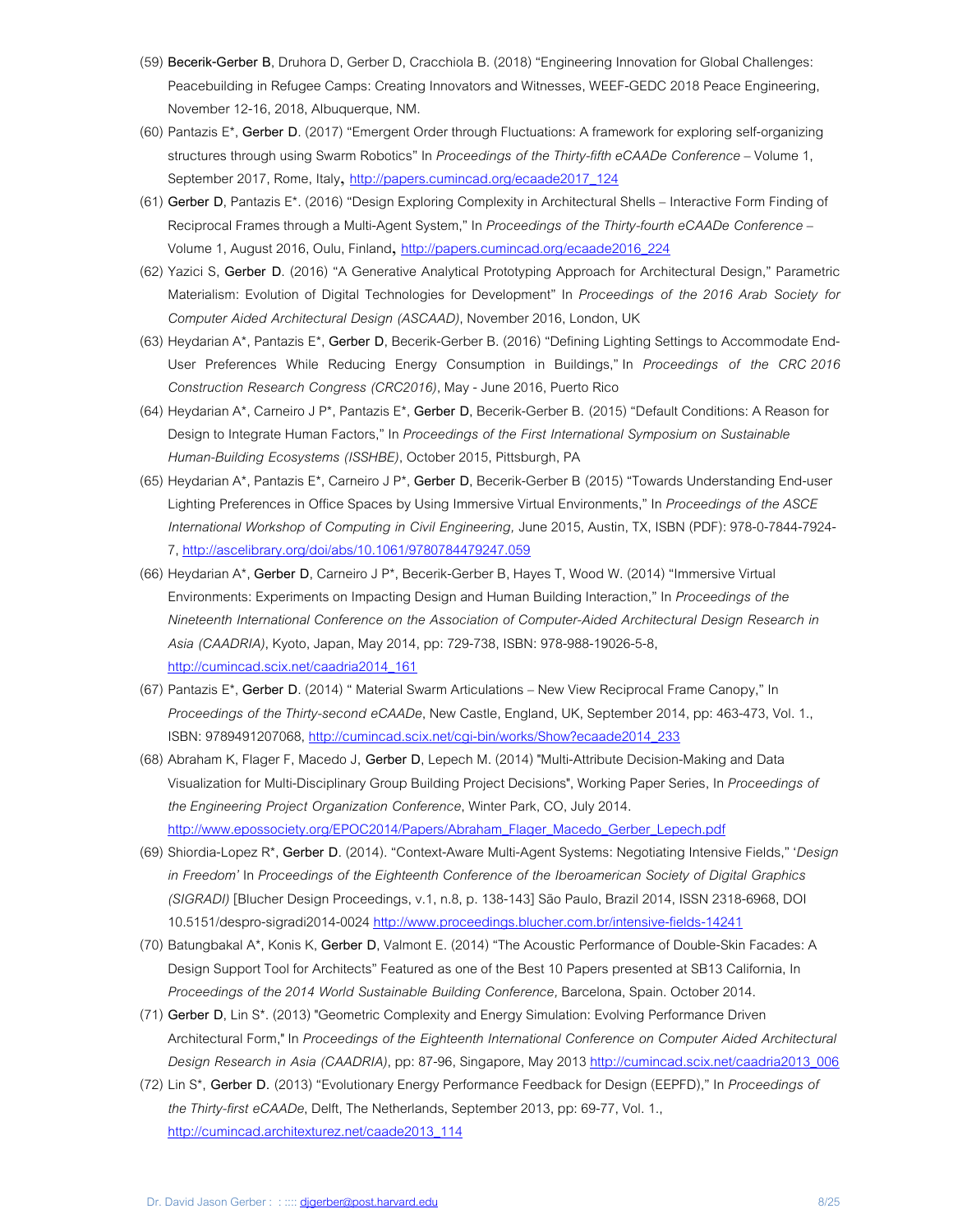- (73) Makris M\*, **Gerber D**, Carlson A, Noble D. (2013) "Informing Design Through Parametric Integrated Structural Simulation," In *Proceedings of the Thirty-first eCAADe*, Delft, The Netherlands, September 2013, pp: 175-184, Vol. 2., http://cumincad.architexturez.net/doc/oai-cumincadworks.id-ecaade2013\_258
- (74) **Gerber D,** Lin S\*, Ma X, (2013) "Designing-In Performance: A Case Study of Applying Evolutionary Energy-Heydarian A\*, Carneiro J P\*, **Gerber D**, Becerik-Gerber B. (2014) "Towards Measuring the Impact of Personal Control on Energy Use Through the Use of Immersive Virtual Environments," In *Proceedings of the Thirty-first International Symposium on Automation and Robotics in Construction*, Sydney, Australia, July 2014. pp: 549- 556, http://www.iaarc.org/publications/towards\_measuring
- (75) Lin S\*, **Gerber D.** (2013) "Designing-In Performance: A case study of a net zero energy school design," In *Proceedings of the Twenty-ninth Conference on Sustainable Architecture for a Renewable Future,* Munich, Germany, September 2013, http://mediatum.ub.tum.de/doc/1169272/1169272.pdf
- (76) Lin S\*, **Gerber D.** (2013) "Designing-In Performance: Evolutionary Energy Performance Feedback for Early Stage Design," In *Proceedings of the Thirteen Conference of International Building Performance Simulation Association,* Chambery, France, August 2013, pp: 386-393, ISBN: 978-2-7466-6294-0 http://www.ibpsa.org/proceedings/BS2013/p\_1036.pdf
- (77) Lin S\*, **Gerber D.** (2013) "Designing-In Performance: A Pedagogical Benchmark Experiment of an Application of Multidisciplinary Design Optimization Framework for Energy Performance Feedback," In *Proceedings of the Twentieth International Workshop: Intelligent Computing in Engineering 2013*. Vienna, Austria, July 2013, pp: 222-232, ISBN: 978-1-63439-549-6 http://toc.proceedings.com/24295webtoc.pdf
- (78) Lin S\*, **Gerber D.** (2013) "A Pedagogical Benchmark Experiment for the Application of Multidisciplinary Design Optimization in Early Stage Building Design," In *Proceedings of the 2013 ASCE International Workshop on Computing in Civil Engineering*. Los Angeles, California, USA, June 2013, pp: 802-809, ISBN: 978-0-7844-1302-9 http://dx.doi.org/10.1061/9780784413029.100
- (79) Batungbakal A\*, Konis K, **Gerber D,** Valmont E. (2013) "The Acoustic Performance of Double-Skin Glass Facades: A Design Support Tool for Architects," In *Proceedings of the BESS-SB13 CALIFORNIA: Advancing Towards Net Zero*. Pomona, California, USA. June 2013, pp: 225-230, ISBN: 9781304146656 https://books.google.com/BESS-2013
- (80) Batungbakal A\*, Konis K, **Gerber D,** Valmont E. (2013) "Implementation of Field-Assessment: A Key Element in an Acoustic Design Guide for Building Facades and Urban Soundscape," *Geodesign International Conference 2013* Beijing, China. October 2013
- (81) **Gerber D,** Lin S\*. (2012) "Designing-in performance through Parameterisation, Automation, and Evolutionary Algorithms: 'H.D.S. BEAGLE 1.0'," In *Proceedings of the Seventeenth International Conference on Computer Aided Architectural Design Research in Asia (CAADRIA),* Chennai, India, April 2012, pp: 141-150, http://cumincad.architexturez.net/doc/oai-cumincadworks.id-caadria2012\_108
- (82) **Gerber, D**, El-Sheik M\*, Senel Solmaz A\* (2012) "Associative Parametric Design and Financial Optimization- 'CASH BACK 1.0', Parametric Design For Visualizing And Optimizing Return On Investment For Early Stage Design Decision-Making," In *Proceedings of the Seventeenth International Conference on Computer Aided Architectural Design Research in Asia (CAADRIA),* Chennai, India, April 2012, pp: 47-56, http://cumincad.scix.net/cgi-bin/works/Show?caadria2012\_109
- (83) **Gerber D**, Senel Solmaz A\*. (2012) "Para-typing the Making of Difference, Associative Parametric Design Methodologies for Teaching the Prototyping of Material Affect," In *Proceedings of the Seventeenth International Conference on Computer Aided Architectural Design Research in Asia (CAADRIA),* Chennai, India, April 2012, pp: 233-242, http://cumincad.scix.net/cgi-bin/works/Show?\_id=caadria2012\_107
- (84) Oskouie P, **Gerber D**, Alves T, Becerik-Gerber B. (2012) "Extending the Interactions of Building Information Modeling and Lean Construction," In *Proceedings of the Twentieth Annual Conference of the International Group for Lean Construction*, San Diego, California, USA, July 2012, ISBN: 9780744217445 http://www.iglc.net/Papers/Details/818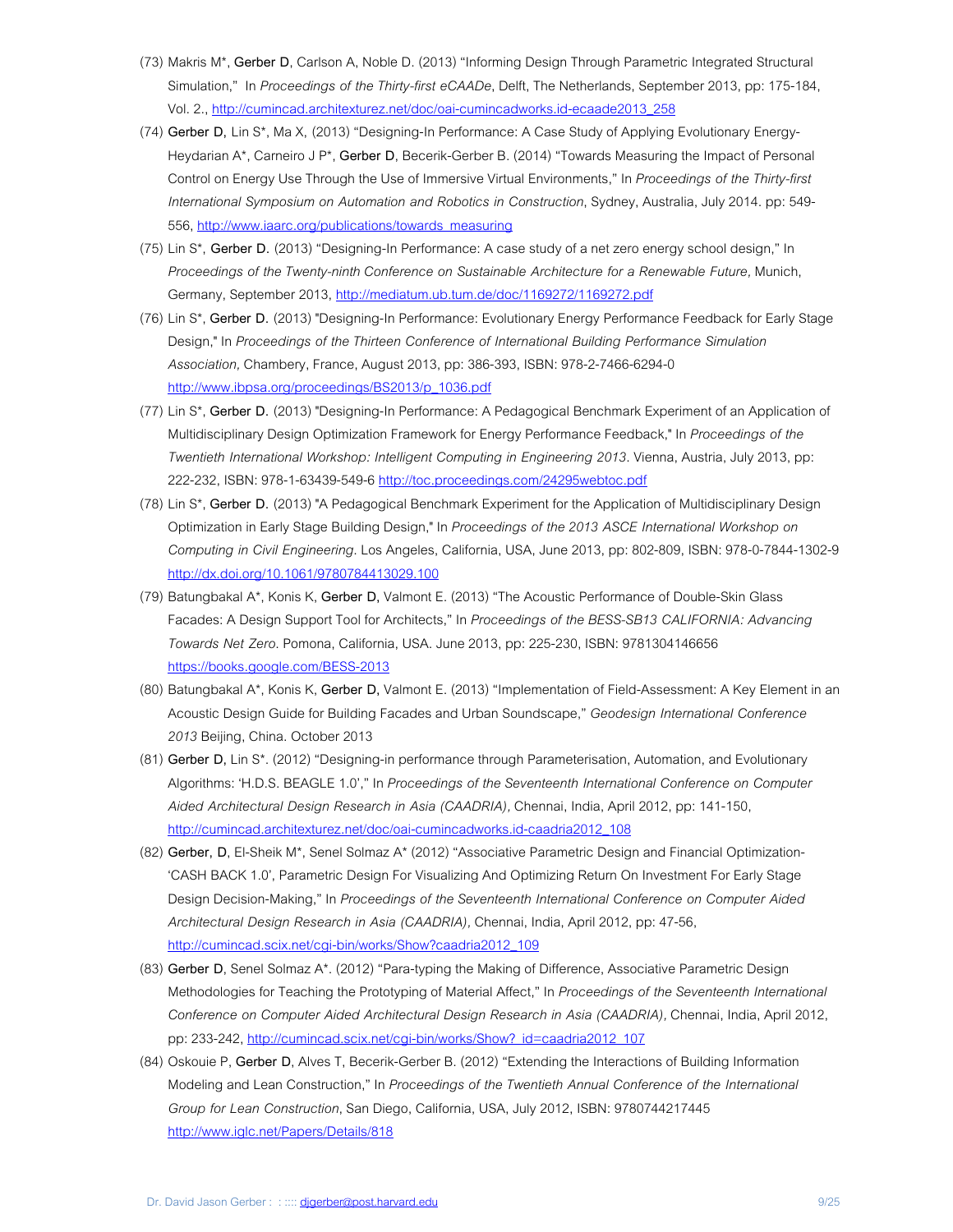- (85) **Gerber D**, Flager F. (2011) "Teaching Design Optioneering: A Method for Multidisciplinary Design Optimization," In *Proceedings of the Seventeenth 2011 ASCE International Workshop of Computing in Civil Engineering,* Miami, FL, June 2011, pp: 883-890, ISBN: 978-0-7844-1182-7, http://dx.doi.org/10.1061/41182(416)109
- (86) Kavulya G, **Gerber D**, Becerik-Gerber B. (2011) "Designing In Complex System Interaction: Multi-Agent Based Systems for Early Design Decision Making," In *Proceedings of the Twenty-eight International Symposium on Automation and Robotics in Construction*, Seoul, South Korea, June – July 2011, pp: 694-698, (S21-2, 88-92 Vol. 2., ISBN: 978-89-954572-5-2, http://www.iaarc.org/publications/fulltext/S21-2.pdf
- (87) **Gerber D,** Becerik-Gerber B, Kunz A. (2010) "Building Information Modeling and Lean Construction: Technology, Methodology, and Advances from Practice," In *Proceedings of the Eighteenth Annual Conference of the International Group for Lean Construction,* Haifa, Israel, July 2010, pp: 683-693, http://www.iglc.net/Papers/Details/737
- (88) **Gerber D**, Meagher M, Huang J. (2007) "iO Walls and Digital Apothecaries, Interaction Design and Gradient Tectonics through Associative Parametric Modeling," *International Conference Tectonics Making Meaning*, University of Technology, Eindhoven, the Netherlands, December 2007

### **WORKSHOP PUBLICATIONS & PROJECTS**

Works in this category are refereed workshop publications and projects. Acceptance rates listed where known.

- (89) Marcolino L S, Xu H, **Gerber D,** Kolev B\*, Price S\*, Pantazis E\*, Tambe M. (2015) "Agent Teams for Design Problems". *In the AAMAS International Workshop on Coordination, Organisations, Institutions and Norms (COIN 2015)*, May 2015, pp: 189-204, http://coin-aamas2015.iiia.csic.es/NiceCOINProceedings.pdf
- (90) Marcolino L S, **Gerber D**, Kolev B\*, Price S\*, Pantazis E\*, Tian Y, Tambe M. (2015) "Agents vote for the environment: Designing energy-efficient architecture". *In the AAAI Workshop on Computational Sustainability (AAAI 2015)*, Texas, USA, January 2015, pp: 115-119, http://aaai.org/ocs/index.php/WS/AAAIW15/paper/view/10154
- (91) Marcolino L S, Kolev B\*, Price S\*, Veetil S P\*, **Gerber D**, Musil J\*, Tambe M. (2014) "Aggregating Opinions to Design Energy-Efficient Buildings". *In the Eighth AAAI Multidisciplinary Workshop on Advances in Preference Handling (M-PREF 2014)*, Québec, Canada, July 2014, pp: 67-72, ISBN: 978-1-57735-671-4, http://www.aaai.org/ocs/index.php/WS/AAAIW14/paper/view/8757/8284
- (92) Pantazis E\*, **Gerber D,** Pantazis J. (2014) Material Swarm Articulations: The New View Reciprocal Frame Canopy, ACADIA 14: Design Agency*, Projects of the Thirty-fourth Annual Conference of the Association for Computer Aided Design in Architecture (ACADIA)* Los Angeles, California, USA, Oct 2014, pp. 127-130, ISBN: 978- 1926724485 http://cumincad.scix.net/cgi-bin/works/Show?acadia14projects\_127 **[Acceptance rate: 53%]**
- (93) Shiordia-Lopez R\*, **Gerber D.** (2014) Context-Aware Multi-Agent Systems: Negotiating Intensive Fields, ACADIA 14: Design Agency, *Projects of the Thirty-fourth Annual Conference of the Association for Computer Aided Design in Architecture (ACADIA)* Los Angeles, California, USA, Oct 2014, pp. 139-142, ISBN: 978-1926724485 http://cumincad.scix.net/cgi-bin/works/Show?acadia14projects\_139 **[Acceptance rate: 53%]**
- (94) Kwak J, Varakantham P, Tambe M, Klein L, Jazizadeh J, Kavulya G, Becerik-Gerber B, **Gerber D**. (2011) "Towards Optimal Planning for Distributed Coordination Under Uncertainty in Energy Domains," *Second International Workshop on Agent Technologies for Energy Systems (ATES 2011) – A Workshop of the Tenth International Conference on Autonomous Agents and Multiagent Systems (AAMAS 2011)*, Taiwan, May 2011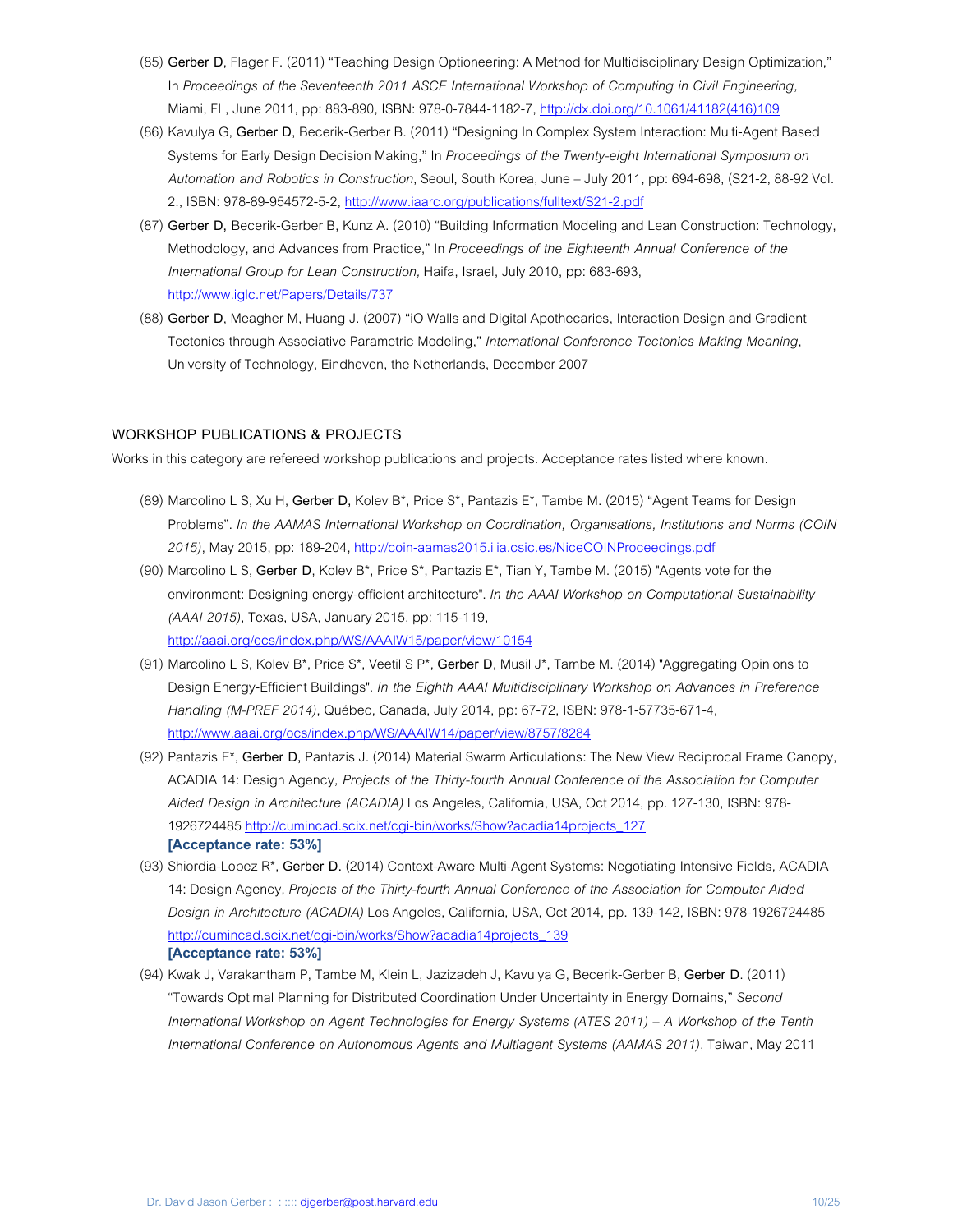### **DESIGN AND TECHNOLOGY REPORT SERIES**

(95) **Gerber D.** (2009) "The Parametric Affect: Computation, Innovation and Models for Design Exploration in Contemporary Architectural Practice," Design and Technology Report Series, No 2008-2, Harvard Design School, Cambridge MA (244 pages). ISBN 978-1-934510-02-5

# **OTHER PUBLICATIONS**

Works in this category are publications reporting on other research activities, including short papers, articles, technical reports, extended abstracts (not peer reviewed).

- (96) **Gerber, D.** et.al., (Project Director and Co-Author) (2020) "Digital Twin: towards a meaningful framework." A Global Research Publication, Arup University, ARUP London, United Kingdom. https://www.arup.com/perspectives/publications/research/section/digital-twin-towards-a-meaningful-framework
- (97) **Gerber, D.** et.al., (Project Director) (2020) "Transformative Rail: The issues facing the future of the industry" A Global Research Publication, Arup University, ARUP London, United Kingdom. https://www.arup.com/-/media/arup/files/publications/t/transformative-rail.pdf
- (98) **Gerber, D.** et.al., (Project Director and Co-Author) (2020) "Ready to scale Retail." A technical report for Walmart on Industrialize Construction, A Global Research Publication, Arup University, ARUP London, United Kingdom.
- (99) O'Donnell J, **Gerber D**, Ren S, (2017) "Bespoke and Organic: Simulation toward Simplification, Repetition, and Rationalization" ACSA Journal of Technology | Architecture + Design Volume 1: Issue 2, Simulations: Modeling, Measuring, and Disrupting Design, November 2017, pp 150-154
- (100) Heydarian A\*, Pantazis E\*, **Gerber D**, Becerik-Gerber B. (2015) "Use of Immersive Virtual Environments to Understand Human-Building Interactions and Improve Building Design," Extended abstract (Poster), Human Computer Interaction (HCI) International 2015, Volume 528 of the series Communications in Computer and Information Science, pp 180-184
- (101) Abraham K, Flager F, Macedo J, **Gerber D**, Lepech M. (2014) "Enhancing Pre-Construction Decision-Making on Sustainable Commercial Building Projects", Center for Integrated Facility Engineering, Technical Report #TR217, October 2014, Stanford University, pp: 1-15, http://cife.stanford.edu/sites/default/files/TR217.pdf
- (102) Becerik-Gerber B, **Gerber D**, Yang Z, Heydarian A\*, Carneiro J\*. (2014) "Integrated Cyber Social and Physical Systems for Sustainable Built Environments," Extended Abstract for the US-Israel Workshop on: Industrial Ecology in Multi Scale Design and Construction of Sustainable Built Environments, March 2014, Tel Aviv, Israel
- (103) Batungbakal A\*, Konis K, **Gerber D,** Valmont E. (2013) "The Influence of Field Assessment on the Acoustic Performance of Double-Skin Facades," *CISBAT 2013 International Conference* Poster Session A at Ecole Polytechnique Federale de Lausanne (EPFL) -Lausanne, Switzerland. September 4, 2013, pp: 957-962, ISBN: 978- 2-8399-1280-8, http://infoscience.epfl.ch/record/190600/files/CISBAT2013\_proc\_Vol1\_online.pdf
- (104) **Gerber D,** Lin S\*, Pan B. (2011) "Design Optioneering: Variation Exploration Correlation: H.D.S. Beagle Manual and Technical Report," (196 pages) submitted December 2011, Autodesk Inc.
- (105) **Gerber D,** Flager, F. (2011) "Teaching Design Optioneering: A Method for Multidisciplinary Design Optimization", Center for Integrated Facility Engineering, Technical Report #TR203, June 2011, Stanford University http://cife.stanford.edu/node/713
- (106) Harvey R, Bahgat T, **Gerber D**, Kotronis J, Pysh D. (2009) Co-Authored: "Building Information Modeling (BIM) as a Risk Management Platform Enabling Integrated Practice and Delivery," Journal of Building Information Modeling, December 2009, https://www.wbdg.org/pdfs/jbim\_fall09.pdf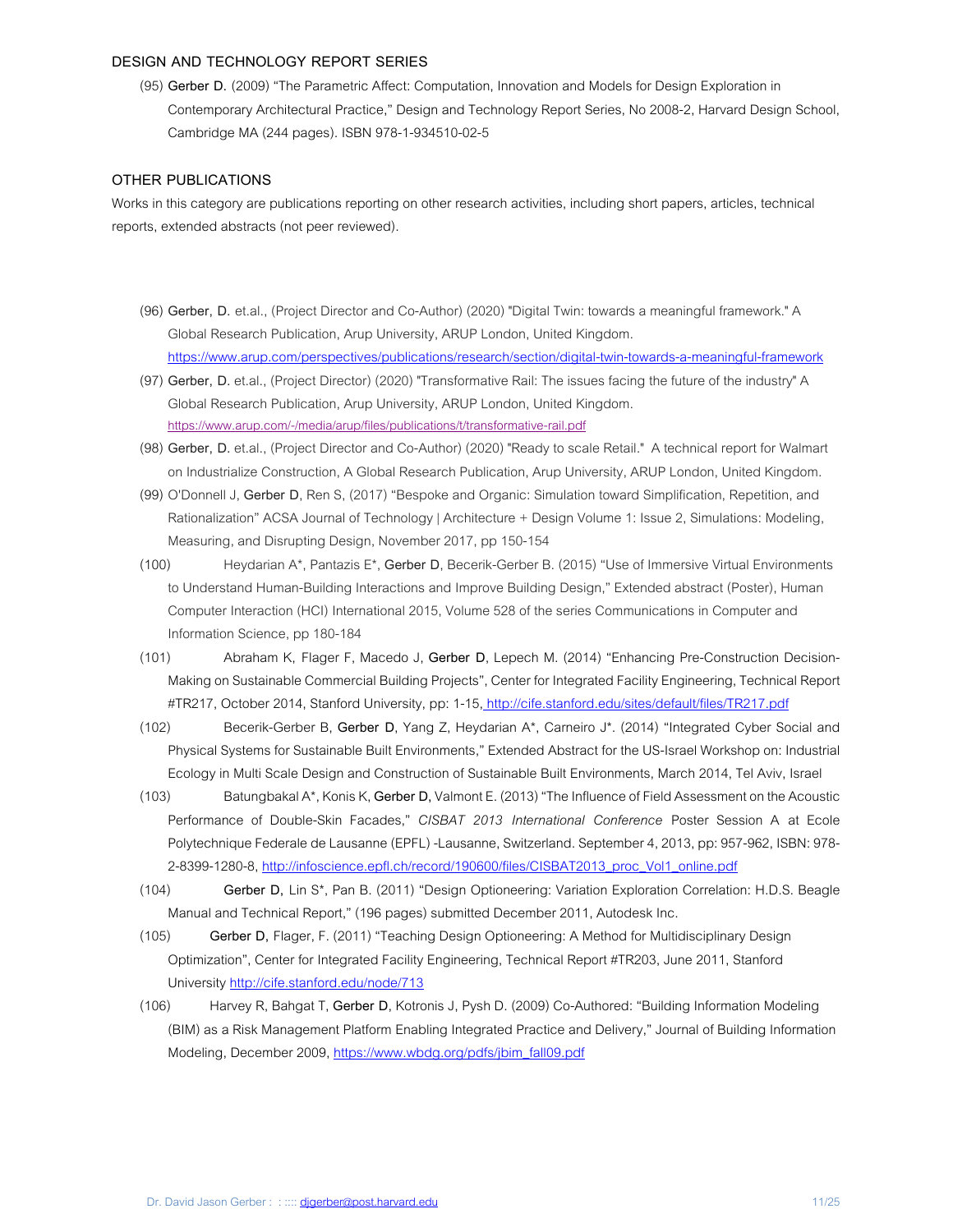# **AWARDED FUNDING**

## **EXTERNAL FUNDING**

My percentage of the funding is listed below in parentheses. Total aggregate external funding awarded while at USC as PI or Co-PI is **\$1,760,506**; of this Dr. Gerber's share **is \$517,886**.

- **(1) Borchard Foundation.** Principle Investigator (100%). *Descriptive Surfaces, From Desargue to De Casteljau and Their Mathematical Influence on Instrumental and Design Knowledge in Architecture.* 2016- 2017. \$30,000. \*Competitively awarded
- **(2) National Science Foundation SEP (Sustainable Energy Pathways).** Co-Principle Investigator (22%). *Creating an Energy Literate Society of Humans, Buildings, and Agents for Sustainable Energy Management.* 2012-2017. \$1,550,000. \*Competitively awarded
	- a. **Research Experience for Undergraduates (REU) Supplement.** (50%). 2015-2016. \$18,678.
	- b. **Research Experience for Undergraduates (REU) Supplement.** (50%). 2013-2014. \$19,828.
- **(3) Autodesk Idea Studio Grant**. Principle Investigator (100%). *Design Agency: Informing Mediated Form.* 2014- 2015. \$30,000. \*Competitively awarded
- **(4) Autodesk Idea Studio Grant**. Principle Investigator (100%). *Design Optioneering: Variation-Exploration-Correlation*. 2011-2012. \$40,000. \*Competitively awarded
- **(5) Autodesk Educational Unrestricted Gift.** Principle Investigator (100%). *Design Automation and Web Based Design Intelligence.* 2012*.* \$5,000.
- **(6) Gehry Technologies Technology Grant.** Principle Investigator (100%). *Digital Project.* 2011-2013. \$67,000.
- **(7) SOM Educational Grant.** SCI-Arc Principal Investigator (100%). *Informing Form through Design and Computation in Practice*. 2008. \$30,000.

# **INTERNAL FUNDING**

My percentage of the funding is listed below in parentheses. Total aggregate internal funding awarded while at USC as PI or Co-PI is **\$68,400**; of this Dr. Gerber's share **is \$55,400**.

- **(1) USC Undergraduate Research Associates Program (URAP).** Principal Investigator (100%). *Design Agency: Emergent Performance in Architecture Through Digital Simulation and Physical Prototyping.* 2015. \$4,800.
- **(2) Visions & Voices Provost's Arts & Humanities Initiative Grant.** Principal Investigator (100%). *An Evening with Zaha Hadid*. 2014. \$28,000.
- **(3) USC School of Architecture Graduate Student Researcher (GRS) Program.** Principal Investigator (100%). *Design Research Support.* 2012, 2013, 2014. \$3,000 approx.
- **(4) USC Center for Scholarly Technology C3 Grant.** Principal Investigator (100%). *Technology Support for Teaching.* 2013, \$5,000.
- **(5) USC Undergraduate Research Associates Program (URAP).** Principal Investigator (100%). *Prototyping Pavilions of Interaction in Architecture*. 2012-2013. \$6,600.
- **(6) USC Fund for Innovation in Undergraduate Teaching (FIUT).** Co-Principal Investigator (50%). *Pioneering Interactive Architecture: Integrating Technology, Media and Robotics.* 2012-2013. \$6,000.
- **(7) USC Center for Scholarly Technology C3 Grant.** Principal Investigator (100%). *Technology Support for Teaching.* 2012. \$5,000.
- **(8) Zumberge Collaborative Grant.** Senior Personnel. *Towards Interactive Architecture.* 2010-2011. (\$10,000).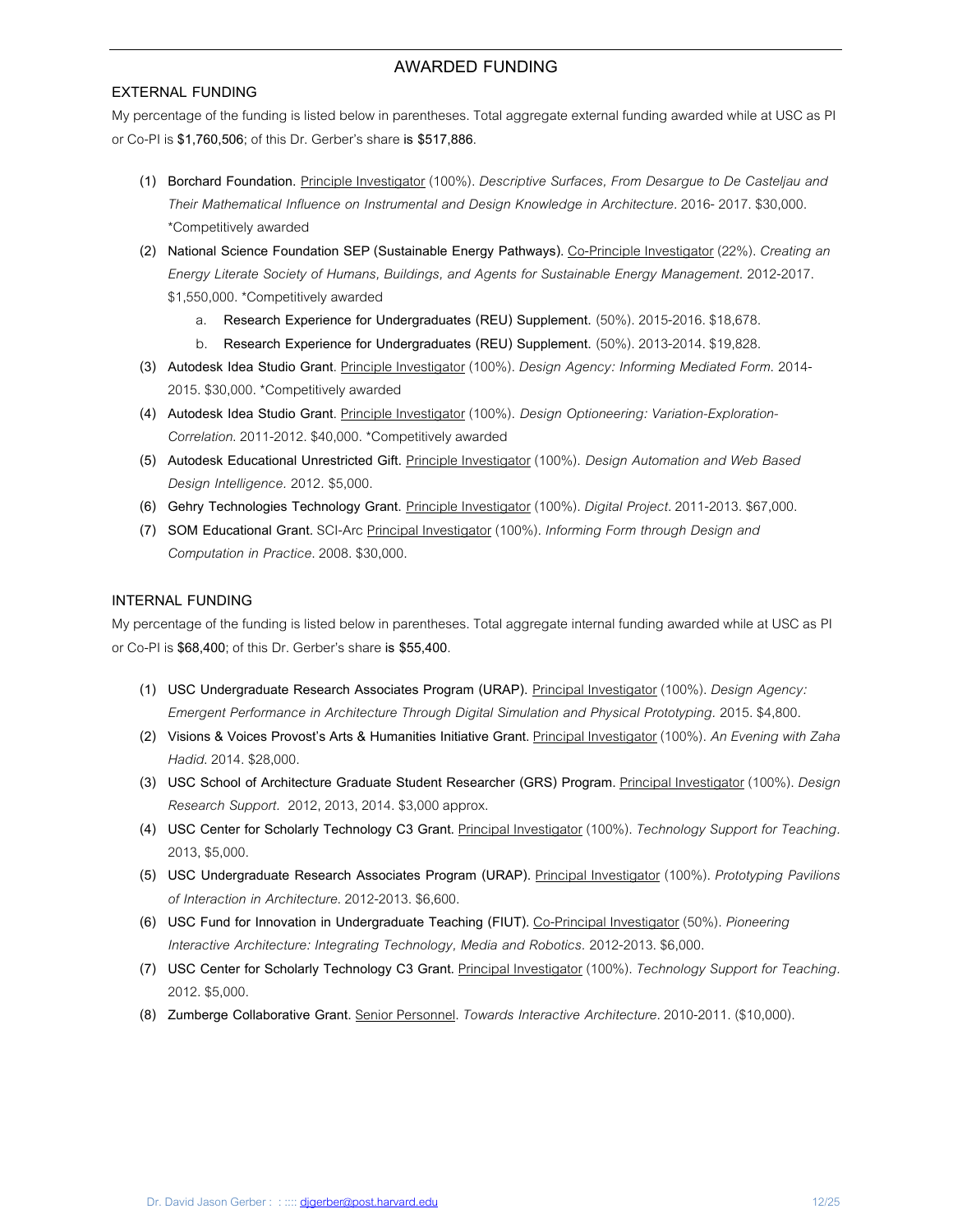# **SCHOLARLY ACTIVITIES**

This category includes a selection of invited lectures, design computing workshops, short design studios, and panels. It does not list the presentations of the published papers for conferences, symposiums, and workshop proceedings.

### **In Academia (non-USC)**

- **(1) Keynote Lecture**, (2021) Advanced Architectural Geometry (AAG) 2021, April 28-29, Ecole des Ponts ParisTech, Paris France: https://www.aag2020.com/
- **(2) Lecture**, *"Parametric Tendencies and Design Agencies"* (2021) University Polytechnico de Catalunya (UPC) Barcelona Lecture on Design and Computation
- **(3) Lecture,** *"Doppelgängers, Digital Twins & the Design Imperatives"* (2021) Technical University of Delft, Robotic Building Group Prof. Bier: Delft Holland 2021 www.roboticbuilding.eu
- **(4) Lecture**, (2019), Harvard University Graduate School of Design SCI 6367: Design from Within: How New Immersive Technologies Create Value, course lecture.
- **(5) Keynote Lecture,** (2018) *"Research Matter(s)… Architecture, Engineering, and Technology"* SimAUD 2018, Technical University of Delft, Holland (http://www.simaud.org/2018/program.php)
- **(6) Lecture** (2018) *"Research Matter(s)"* Welsh School of Architecture, Cardiff, United Kingdom
- **(7) Lecture**, (2017) *"Parametric Tendencies and Design Agencies"* École d'architecture de la ville & des territoires à Marne-la-Vallée, France
- **(8) Lecture**, (2016) *"Parametric Tendencies and Design Agencies"* Technical University of Delft, Holland **Workshop Participant,** *" 'DoubleFace2.0"*
- **(9) Lecture**, (2016) *"Plausible Futures | Parametric Tendencies and Design Agencies"* Design Media Laboratory, Ecole Polytechnique Federale de Lausanne (EPFL), Switzerland
- **(10) Co-Moderator & Co-Organizer,** (2016) Special Focus Session *"Positions On Smart Environments"* for the Association of Collegiate Schools of Architecture's (ACSA) Annual Conference 2016, Seattle Washington, in collaboration with Assoc. Prof. Mona El Khafif
- **(11) Lecture,** (2015) *"Parametric Tendencies and Design Agency"* **Workshop Instructor,** *"Revisiting Felix Candela with Digital Tools"* Anahuac University, Mexico City, Mexico
- **(12) Lecture**, (2015) *"Design Optioneering: A Method for Multidisciplinary Design Optimization"* Stanford University, California, USA
- **(13) Lecture**, (2014) *"Parametric Tendencies and Design Agency"* **Studio Instructor,** Advanced Design Computation Summer Course, (2 weeks) *"Design Agency | Informing Form Through Agent Based Performance"* Tsinghua University School of Architecture, Beijing, China
- **(14) Speaker & Panelist,** (2014) *"Parametric Urbanism"* Urban Formations Symposium Architectural Association (AA) Visiting School, Shanghai, China
- **(15) Workshop Instructor** (2014) *"Holistic creativity: Swiss standard for performative building design"* for CAADRIA 2014 Kyoto Institute of Technology, Kyoto, Japan (in collaboration with Michael Walczak and Odilo Schoch)
- **(16) Lecture**, (2014) *"Parametric Tendencies and Design Agency"* University of Tokyo, School of Architecture, Tokyo, Japan
- **(17) Invited Workshop Participant**, (2013) *"Thermal Reticulations"* Workshop Smart Geometry Conference, UCL The Bartlett, London, England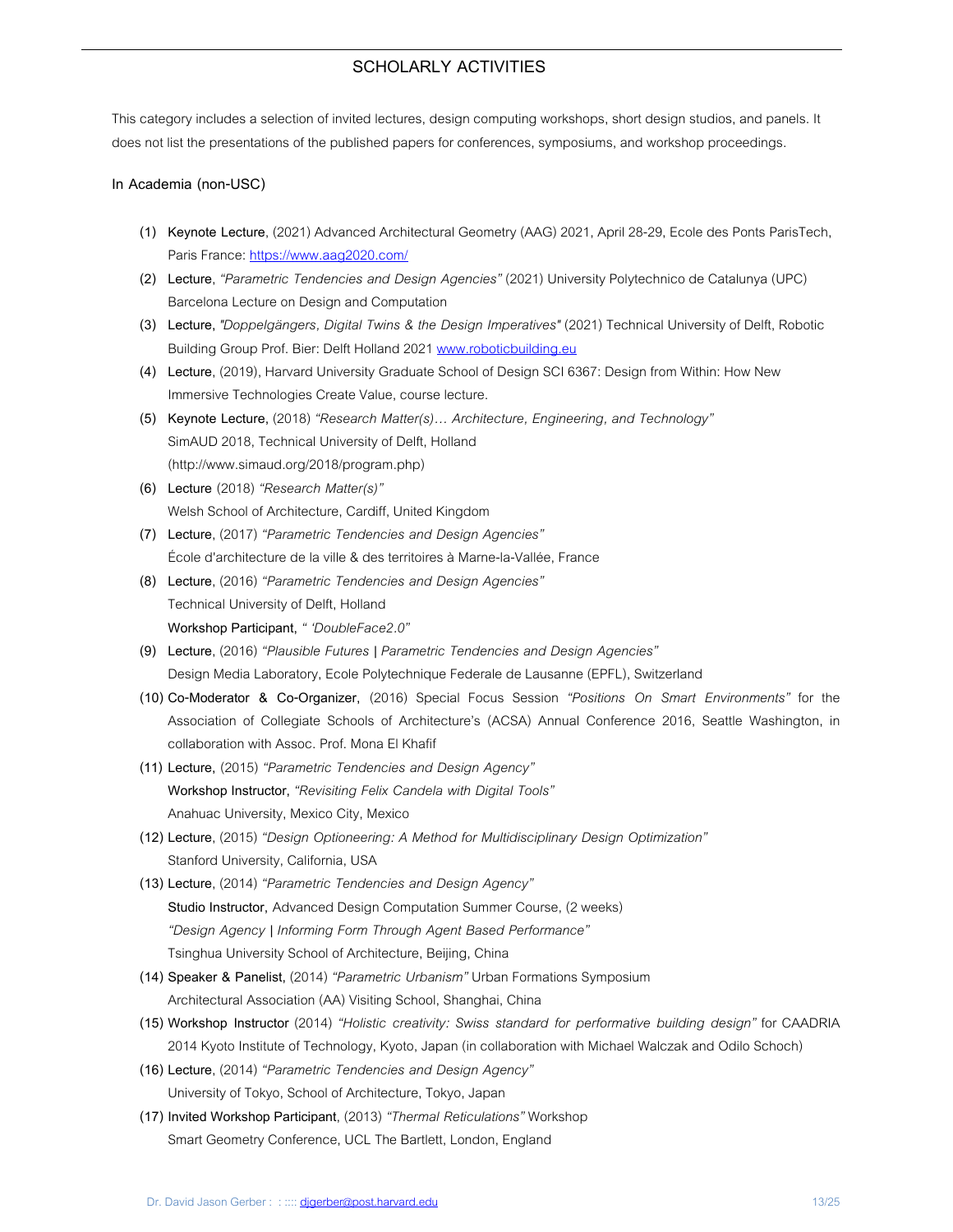- **(18) Lecture**, (2013) *"Bits, Bots, and Interactive Architecture"* IMAC Laboratory, Ecole Polytechnique Federale de Lausanne (EPFL), Switzerland
- **(19) Lecture**, (2013) *"Parametric Tendencies | Design Agencies for Informing Form"* Istanbul Technical University, Istanbul, Turkey
- **(20) Lecture**, (2013) *"Parametric Tendencies | Design Agencies for Informing Form"*  Middle East Technical University, Ankara, Turkey
- **(21) Lecture**, (2013) *"Design Agency | Informed Form"* **Workshop Instructor**, *"Design Agency | Informed Surface Tectonics"*  Ozyegin University, Istanbul, Turkey
- **(22) Lecture**, (2013) *"Design Agency | Informing Form through Bits, Bots, and Interaction"*  **Studio Instructor, Advanced Design Computation Summer Course**, (2 weeks) *"Design Agency | Lost and Form Found"* Tsinghua University School of Architecture, Beijing, China
- **(23) Lecture**, (2012) *"Mesh Walking & Slip Streaming: re-Informing Form through Parametric Design & Multi-agents"*  **Workshop Instructor**, *"Parametric Design in Architecture and Urbanism a Digital Project Workshop"* Tsinghua University, School of Architecture, Beijing, China
- **(24) Lecture**, (2011) *"Building Information Modeling and Design Computing, An Architects Perspective"*  Toyohashi University of Technology, Toyohashi, Japan
- **(25) Lecture**, (2011) *"The Evolution of BIM & Technology Enabled Practice, Advances in Managing Design Complexity"* Architecture Institute of Japan, Tokyo, Japan
- **(26) Speaker & Panelist**, (2011) Hawaii International Conference on Systems Science, Maui, USA *Interactive Architecture Symposium* 1: *"Interactive Architecture: Urbanisms, Systems, Environments, Architecture, Tools & Methods"* 2: *"A Taxonomy for Interactive Architecture: Cases, Systems, Materials, and Affects"*
- **(27) Panelist,** (2011) *"BIM Education for Students of Architecture, Engineering and Construction"*  BIM Education Workshop, Technion University, Haifa, Israel
- **(28) Lecture**, (2010) *"Parametric Practices: Models for Design Exploration in Architecture; Information Innovation & Notions of Para-Typing," \*Inaugural Digital Media Lecture\**  Iowa State University College of Design, Iowa, USA
- **(29) Lecture**, (2009) "*Informing Form"* Programa de Lideres Academicos **Workshop Instructor**, *"Parametric Design in Architecture and Urbanism a Digital Project Workshop"*  Technologico De Monterrey University, Guadalajara Campus, Mexico
- **(30) Lecture**, (2009) *"Constructing Complexity"* "High Impact Architecture" \*SAARQ 14<sup>th</sup> Annual Congress of International Architects\* Technologico De Monterrey University, Mexico
- **(31) Lecture**, (2009) *"Parametric Practices: Models for Design Exploration in Architecture and Urbanism"* Annual Symposium on New Digital Techniques in Architecture, Xi'an University of Architecture and Technology, Xian, China
- **(32) Lecture,** (2009) *"Parametric Practices: Models for Design Exploration in Architecture and Urbanism"* Tsinghua University School of Architecture, Beijing, China
- **(33) Workshop Instructor**, (2009) *"Knowledge Patterns Scripting in Digital Project"* for "FLUX: Architecture in a Parametric Landscape" at the California College of the Arts, School of Architecture, San Francisco, CA, USA
- **(34) Workshop Instructor**, (2009) *"Parametric Design in Architecture and Urbanism a Digital Project Workshop"*  The City University of New York (CUNY), School of Technology & Design, NY, USA
- **(35) Lecture,** (2008) *"Parametric Practices: Models for Design Exploration in Architecture and Urbanism"* **Workshop Instructor**, *"Parametric Design in Architecture and Urbanism a Digital Project Workshop"* Tecnológico de Monterrey University, Monterrey, Mexico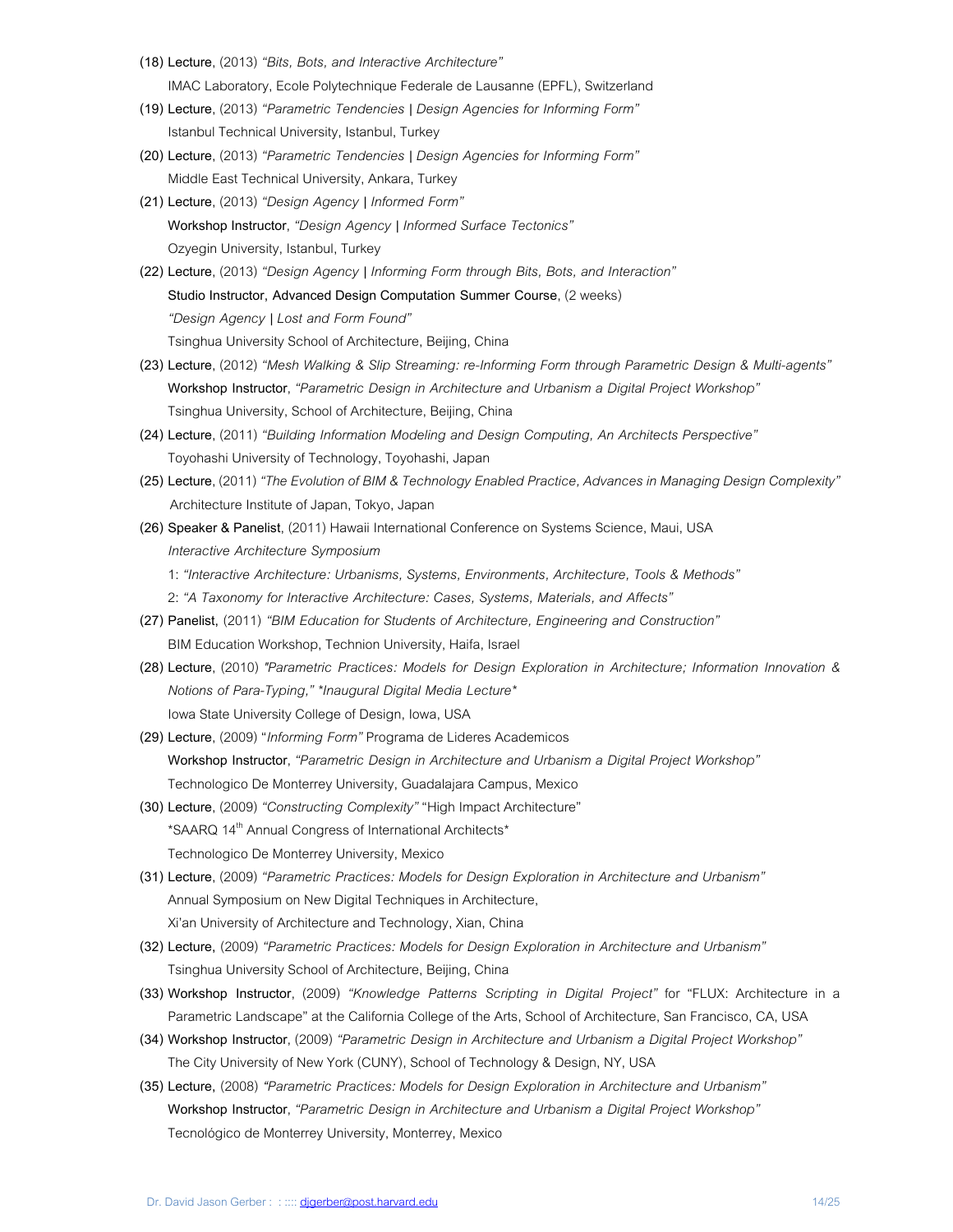- **(36) Workshop Instructor**, (2008) *"Parametric Design a Digital Project Workshop"*  Southern California Institute of Architecture, Los Angeles, USA
- **(37) Lecture**, (2008) *"Parametric Practices and Design Optimization"*  Columbia University, GSAAP, Master Real Estate Development Lecture Series, New York, USA
- **(38) Lecture,** (2008) *"Parametric Design in Architecture and Urbanism"* The City University of New York (CUNY), School of Technology & Design, NY, USA
- **(39) Organizer** & **Moderator**, (2006) *"Ornament….?"* Critical Digital presents: A round table with Professors Picon, MacDonald, Jarzombek, and Goulthorpe, Harvard University, Graduate School of Design
- **(40) Workshop Organizer**, (2006) *"Smart Geometry and Generative Components"* Harvard University, Graduate School of Design
- **(41) Workshop Instructor**, (2006) *"Parametric Modeling: Architectural Screens and Laboratory Branding, Design Exploration and Variational Functionalism, Product Models and Fabrication Systems"* Design Media Laboratory, Ecole Polytechnique Federale de Lausanne (EPFL), Switzerland
- **(42) Workshop Instructor**, (2000*) "4D in Architecture, Animation and Kinematics as Generative Design Operators"* Innsbruck Technical University, School of Architecture, Innsbruck, Austria

### **In Academia (USC)**

- **(43) Lecture**, (2012) **"**Recent Work**"** USC School of Architecture, Lecture Series
- **(44) Workshop Instructor**, (2012) *"Maya Modeling and Visualization"*  USC American Academy in China, at Tongji University, Shanghai, China
- **(45) Lecture,** (2011) *"Parametric Practices; Information Innovation and Notions for Para-Typing"* **Workshop Instructor**, *"Parametric Design and Rule Bases for Serial Differentiation"* USC American Academy in China, at Tongji University, Shanghai, China
- **(46) Lecture**, (2010) "Parametric Practices- Models for Design Exploration in Architecture and Urbanism" USC Viterbi School of Engineering, W.V.T. Rusch Engineering Honors Colloquium Lecture
- **(47) Panelist & Moderator**, (2009) *"Intensive Fields Symposium"* USC School of Architecture, Los Angeles, CA, USA

### **In Industry**

- **(48) Speaker,** (2019) at SOM Foundation and IIT College of Architecture International Research and Design Forum in Chicago, Il.
- **(49) Speaker,** (2018) *"Data Matter(s)" Leadership Summit on Technology and Applied Innovation,* Design Futures Council, San Diego, CA
- **(50) Invited Talk,** (2016) *"Plausible Futures, Parametric Tendencies, Pluri-potency, and Architectural Personalities"* WHY Architects, Los Angeles, CA
- **(51) Lecture,** (2015) *"Paradigms in Computing: Building Information Modeling, Simulation, an Information Revolution for Architecture, Engineering, and Construction"*

SINDUSCON Annual Conference, Sao Paulo, Brazil

- **(52) Invited Talk**, (2015) *"Parametric Tendencies and Design Agencies | Notes from the Lab: Data, Models, Modes and Discipline(s),"* Morphosis Architects, Culver City, CA
- **(53) Lecture**, (2014) "Parametric Tendencies and Design Agencies, Preparing for the AEC Industry through Design Centric Collaboration and Performance" Dassault Systemes 3D Experience Forum, Las Vegas, NV
- **(54) Speaker & Panelist,** (2013) *"Tomorrow's Employee: Industry Expectations of Digital Designers"* **Speaker & Panelist,** *"Tomorrow's Students: Case Study Presentation Demonstrating Incorporation of the Cloud and Workflow in Design Education"* Autodesk University, Las Vegas, NV
- **(55) Lecture**, (2012) *"Design Computation Research in Education"* Birds of Feather Educational Summit **Panelist,** *"Autodesk 360: Practical Use Cases"*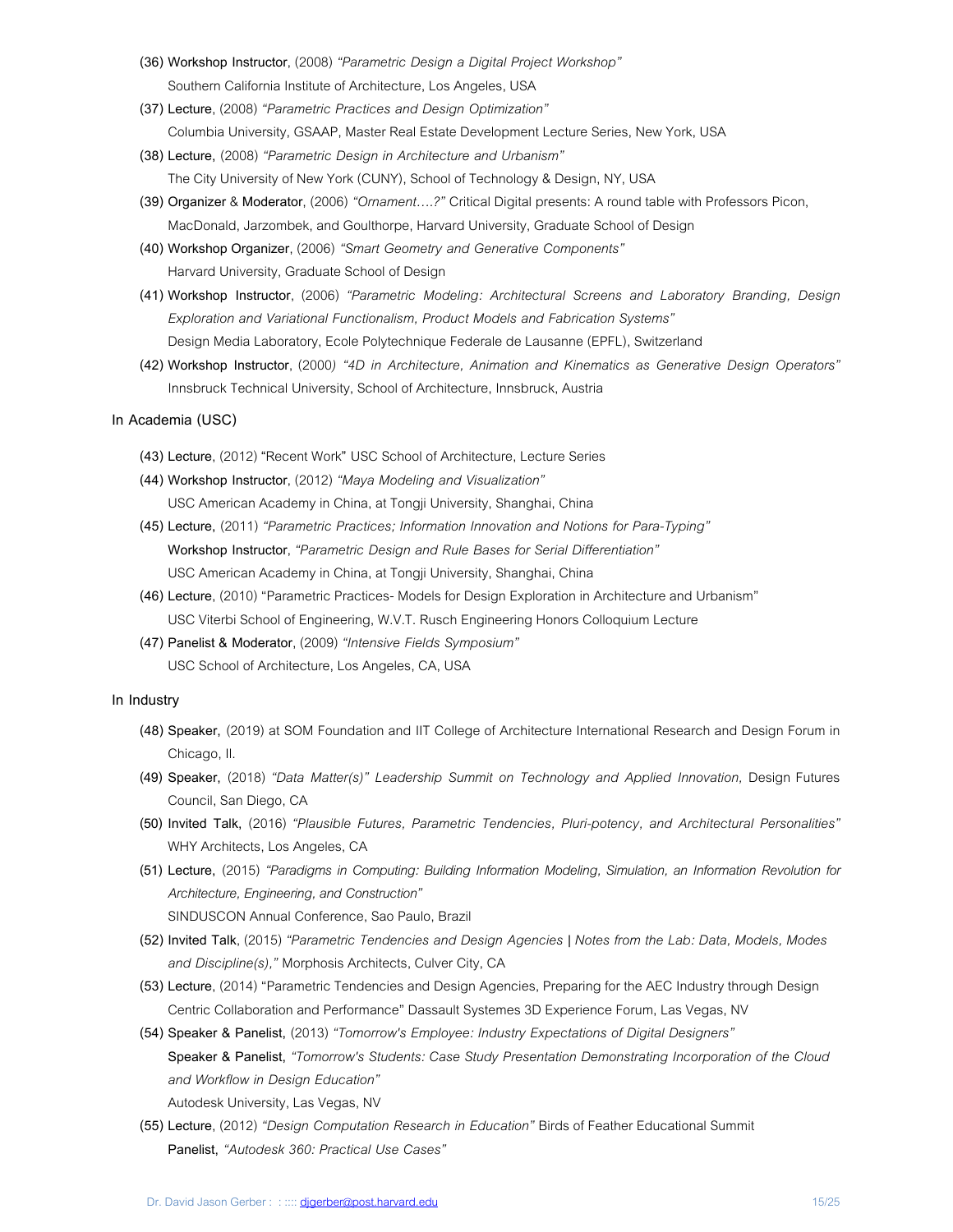Autodesk University, Las Vegas, NV

- **(56) Panelist,** (2012) *"Bits, Bots, and Interactive Architecture"* Construction Owners Association of America Conference, Orlando, Florida
- **(57) Lecture,** (2011) *"The Evolution of BIM & Computation for Architecture, Engineering, & Construction"* SINDUSCON Annual Conference, Sao Paulo, Brazil
- **(58) Organizer & Moderator**, (2009) *"Building Fluency, Platforms for BIM Innovation"*  A Gehry Technologies LLC Symposium, The Building Center, London, UK
- **(59) Panelist**, (2008) *"Implementing BIM: Risks, Challenges and Rewards"* National Collegiate Facilities Management Technology Conference, Los Angeles, CA
- **(60) Panelist**, (2008) *"Integrated Project Delivery, BIM and Risk"* Construction Super Conference, San Francisco, CA
- **(61) Panelist**, (2008) *"Extended Use of BIM for an Integrated Construction Management Practice"* "Ahead of the Curve – On Top of the Trends" CMAA National Conference, San Francisco, CA
- **(62) Speaker & Panelist**, (2008) *"BIM and Higher Education Transformation"* Architecture Engineering & Construction Science and Technology Conference, 7-10 Dec., Washington DC

# **PRODUCTION CREDITS**

This category includes film production credits, featuring my work as an educator, researcher, lead designer or significant contributor.

**(1)** Co-Producer, *"Lives not Grades,"* Feature Documentary for PBS, 2021 (with Director and Producer Daniel Druhora, and co Producers Dr. Burcin Becerik Gerber and Brad Cracchiola)

# **EXHIBITIONS AND APPEARANCES**

This category includes a selection of exhibitions and books by others, featuring my work as a researcher, lead designer or significant contributor. It does not include magazine articles, and scholarly citations of my research by others.

- **(2)** *"Agent Based Thickness of Shell Structures,"* (2016) Architectural Association Visiting School, Shanghai China, Shanghai 10, Curated by Tom Verebes
- **(3)** *"The Beagle Project: Multidisciplinary Design Optimization"* (2015) In article by Neil Leach, AD Architectural Design, *Mass-Customised Cities*, guest-edited by Tom Verebes, John Wiley & Sons, Ltd., The Atrium, Southern Gate, Chichester, PO19 8SQ, England.
- **(4)** *Slipstream and Multi Agent Systems for Architecture "Bicycle Shelter"* (2013) In Digital Workshop in China, Yuan P, Leach N. (co-Editors) Tongji University Press, Shanghai, pp: 111, ISBN 978-7-5608-5175-4
- **(5)** "*Design optioneering: variation, exploration, correlation,"* (2012) Autodesk Gallery Permanent Collection, San Francisco, CA, USA
- **(6)** "*Design optioneering: variation, exploration, correlation,"* (2012) Autodesk University, part of Autodesk curated exhibition, Las Vegas, NV, USA
- **(7)** "*Design optioneering: variation, exploration, correlation,"* (2012) Technology Entertainment & Design Conference **TED Global 2012,** Travelling exhibition
- **(8) "***Design optioneering: variation, exploration, correlation,"* (2012) Technology Entertainment & Design Conference **TED 2012: Full Spectrum**, Long Beach, CA, USA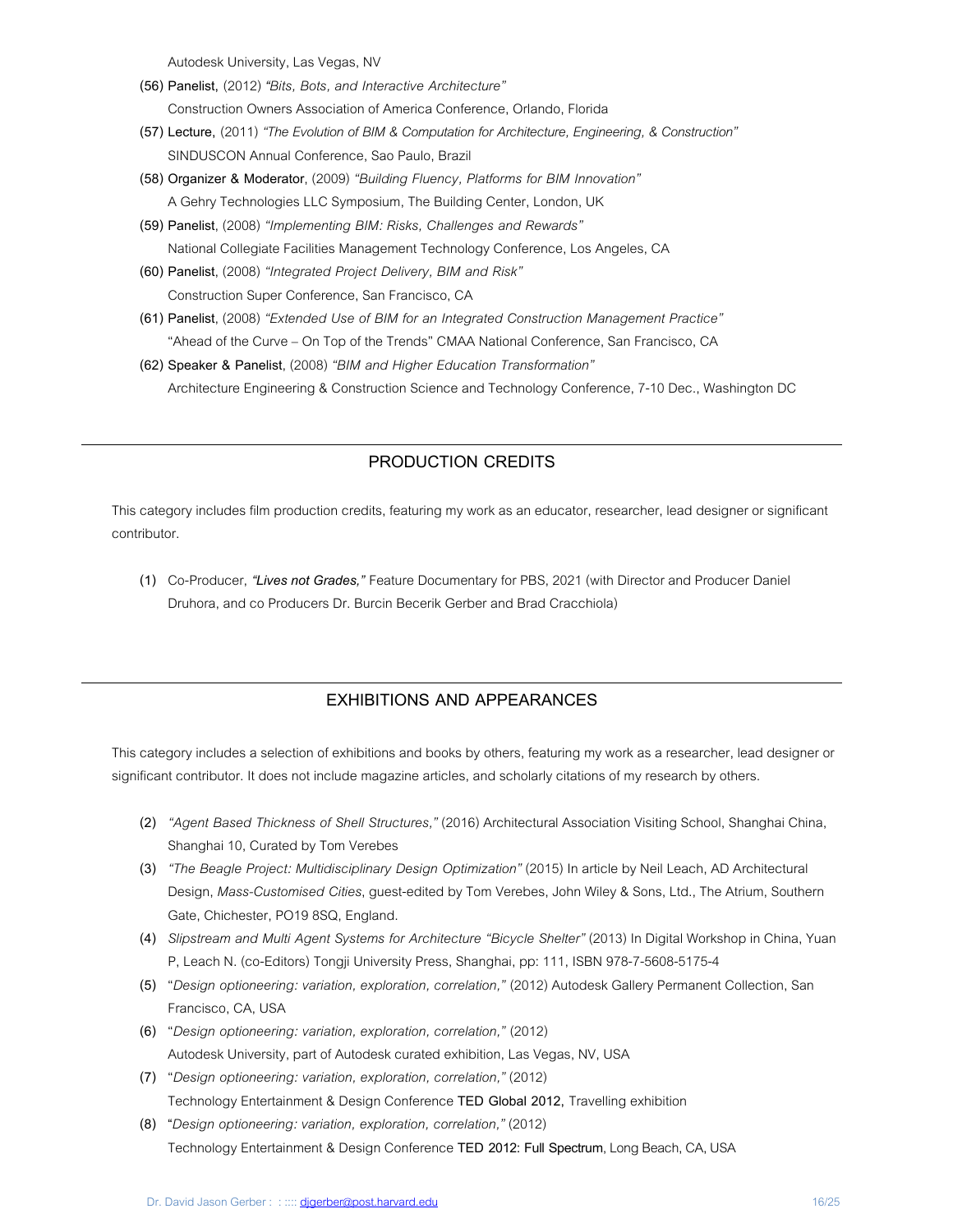- **(9)** *"SCI Arc + SOM Design Computation Research,"* (2008) Exhibited at the Design Process Innovation Symposium A+D Museum, Los Angeles, CA, USA
- **(10)** *"Spatial Alliances" in collaboration with Freyr Frostason and Emanuel Bringer,* (2008), AADRL Documents 2, DRL TEN: A Design Research Compendium, edited by T. Verebes et.al. Architectural Associations Publications, London, UK, 2008, pp. 214-215, ISBN: 978-1-902902-65-4
- **(11)** *"Spatial Alliances" in collaboration with Freyr Frostason and Emanuel Bringer,* (2005), AADRL Documents 1, Corporate Fields: New Office Environments by the AA DRL, edited by B. Steele, Architectural Associations Publications, London, UK, 2005, pp: 238-245, ISBN: 978-1-902902-41-86
- **(12)** *"Zaha Hadid Space for Art,"* (2004) Contemporary Art Center Cincinnati; ed M. Dochantschi, Lars Muller, Switzerland, ISBN 978-3-03778-005-3 [Project Credits]
- **(13)** *"Zaha Hadid, one north Masterplan, Singapore,"* (2003), "Prototypo #008 Gravity and Grace," Stereomatrix, Lisbon, Portugal, ISSN: 0874-4513 [Project Credits]
- **(14)** *"Zaha Hadid, one north Masterplan, Singapore,"* (2002) UME 14 edited by Haig Beck, Victoria, Australia, ISBN 10375872 [Project Credits]
- **(15)** "*Zaha Hadid 1996-2001,"* (2002) El Croquis 103, Madrid, Spain, ISSN 0212-5683 [Project Credits]
- **(16)** *"Spatial Alliances" in collaboration with Freyr Frostason and Emanuel Bringer,* (2001)*,* in AD Architectural Design, *Young Blood*, guest edited by Neil Spiller; London: Wiley Academy Editions, Vol. 71, No 1, pp: 14-17, ISBN 0-471-49628-6
- **(17)** *"Spatial Alliances" in collaboration with Freyr Frostason and Emanuel Bringer,* (2000)*,* AA Projects Review, edited by. M. Mostafavi, Architectural Associations Publications, London, UK, July 15, ISBN: 1902902149
- **(18)** "*Spatial Alliances" in collaboration with Freyr Frostason and Emanuel Bringer,* (2000)*,* FORM, Design in Iceland; Kjarvalsstadir, Iceland, ISBN: 978-9979-60-586-3

# **TEACHING RECORD**

### **New Courses Developed at USC**

| ARCH 488: Integrated Engineering and Design Capstone: CE Building Science Program         | 2021-pending |
|-------------------------------------------------------------------------------------------|--------------|
| Capstone, USC, School of Architecture, ABET accreditation (2 Units)                       |              |
| This course simulates the integrated design and engineering of a project in collaboration |              |
| and concert with other Civil Engineering disciplines including construction, structural   |              |
| engineering, environmental engineering, building sciences and design disciplines. It      |              |
| provides engineering, architectural and building science disciplines to collaborate on    |              |
| the demonstration of knowledge gained as a capstone experience. The capstone bring        |              |
| students together along with professional and academic experts to demonstrate             |              |
| technical resolution of a simulated real world project inclusive of conflict resolutions; |              |
| complex coordination, of budgets, schedules, and objectives; decision making and          |              |
| trade offs; and design and engineering problem solving, modeling, simulation, and         |              |
| documentation.                                                                            |              |
|                                                                                           |              |

#### **CE 578 Technology-Enabled Architecture, Engineering and Construction (AEC) Projects**

2019-Present

*Graduate Level*, USC, Departmentof Civil and Environmental Engineering (4 Units) (cross listed with ARCH 578)

Integration of architecture, engineering, and construction practices through the development of capstone project(s).

This course simulates the working practices in the architecture, engineering and construction (AEC) industry. Students will work in teams and be responsible for designing, developing, estimating, scheduling, and administering the work for a small commercial or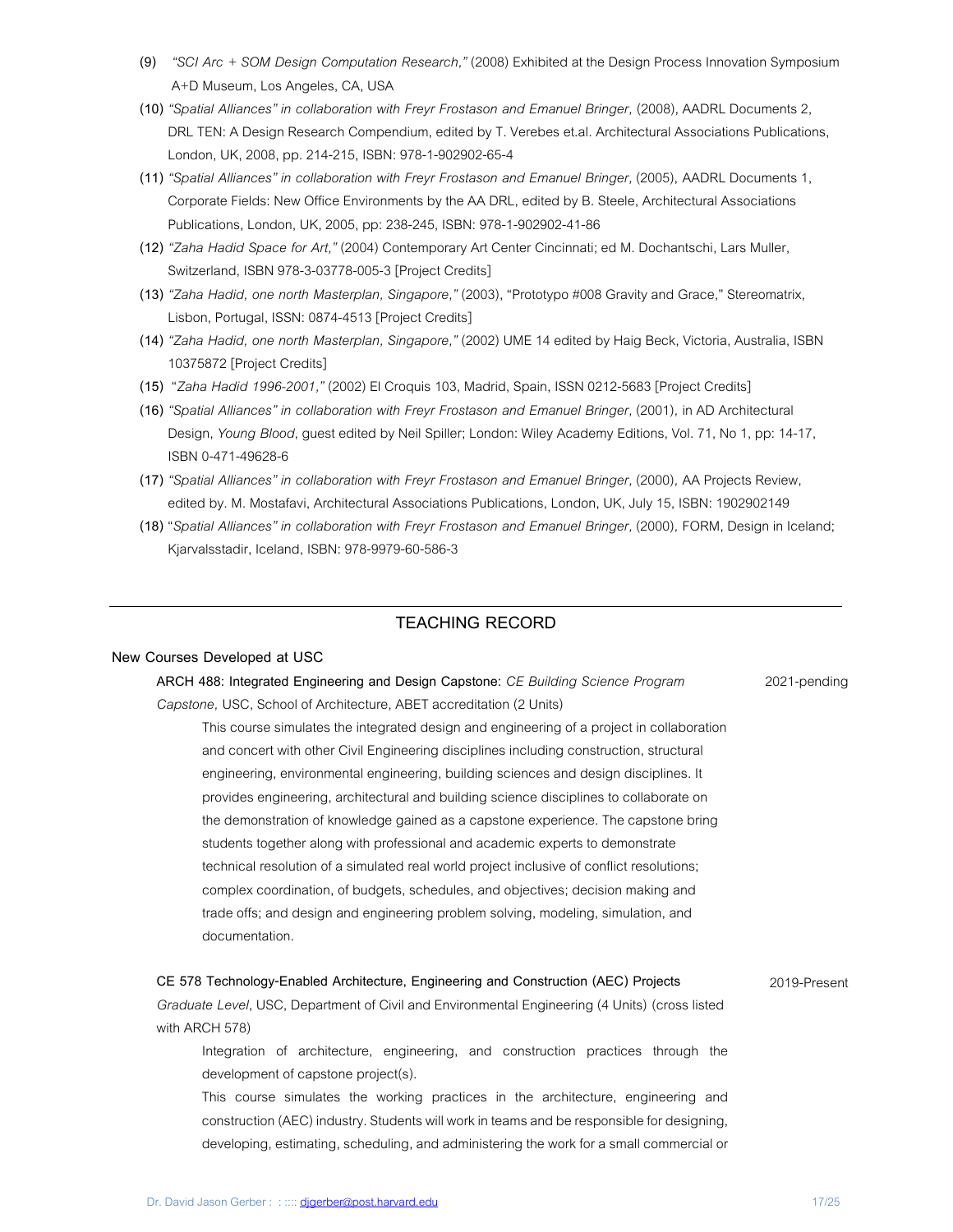residential project. Each student in a team will assume an AEC role such as the designer, scheduler, structural engineer, cost engineer, etc. An important instrument to facilitate the collaboration will be the use of technology. In this course, technology is explored as a catalyst for change, poised to reduce the industry's fragmentation, improve its efficiency, and increase effectiveness and as a key driver to increase productivity. The emphasis is on understanding the capabilities of methods and technologies so that the appropriate tools, systems, and equipment can be implemented for an AEC project. The course is not intended to teach the skills required to design, engineer, construct, and manage but to cover topics that aid in the demonstration of these previously acquired skills in the program and the integration and decision making that must be made in the development of a construction project.

**CE 573 Advanced Technologies in AEC Practices,** *Graduate Level*, USC, Department of Civil and Environmental Engineering (4 Units)

2019-Present

Understanding the capabilities of modeling, simulation, data centric engineering paradigms and technologies and their applications for Architecture, Engineering, and Construction (AEC) projects or challenges.

The architecture, engineering and construction (AEC) industry is facing enormous technological and institutional changes and challenges. One very important instrument to facilitate these changes and the digital transformation of the AEC industry is the use of technology. The 21st century designers, architects, engineers and construction managers must be able to manage and harness the rapid pace of technological change, a highly interconnected world, and complex projects that require creative and technologically enabled solutions. In this course technology is argued to be a catalyst for change, poised to reduce the industry's fragmentation, improve its' efficiency, effectiveness and as a key catalyst to increase productivity. Students will learn about a series of state-of-the-art technologies and their applications in design, architecture, engineering and construction management functions including for example advanced modeling and analysis technologies and techniques, automation technologies, optimization, visualization, integration platforms, management systems, foresight techniques, AI and machine learning in the AEC and design thinking and innovation strategies and methodologies. The emphasis is on understanding the capabilities of available and developing technologies so that the appropriate tools, systems, equipment, and methods can be implemented for a particular AEC function, project or challenge.

2018-Present

**Part 1 & Part 2,** *Undergraduate Level*, USC, Department of Civil and Environmental Engineering The course aims to teach engineering students how to lead the design of products, services and technologies with a human-centered approach to help solve the needs of the real people who are in the middle of these crises. The course is geared towards students who would like to create new solutions, are comfortable with focusing on wicked problems, and care about cultural, economic and geographic nuances. The course is built on the principles of "create, collaborate, innovate." The course provides students with an understanding of the design process, research methodologies and innovation strategies using a team-based project work through the process of observation, visualization, rapid prototyping and iteration. The course has two parts: Part 1 (Fall semester) and Part 2 (Spring semester). Over the course of one year, 24 USC students in Los Angeles and 12 refugees in a host nation will form a taskforce to seek at least four life-saving or life-

**CE 486 A & B: Special Topics: Innovation in Engineering Design for Global Grand Challenges**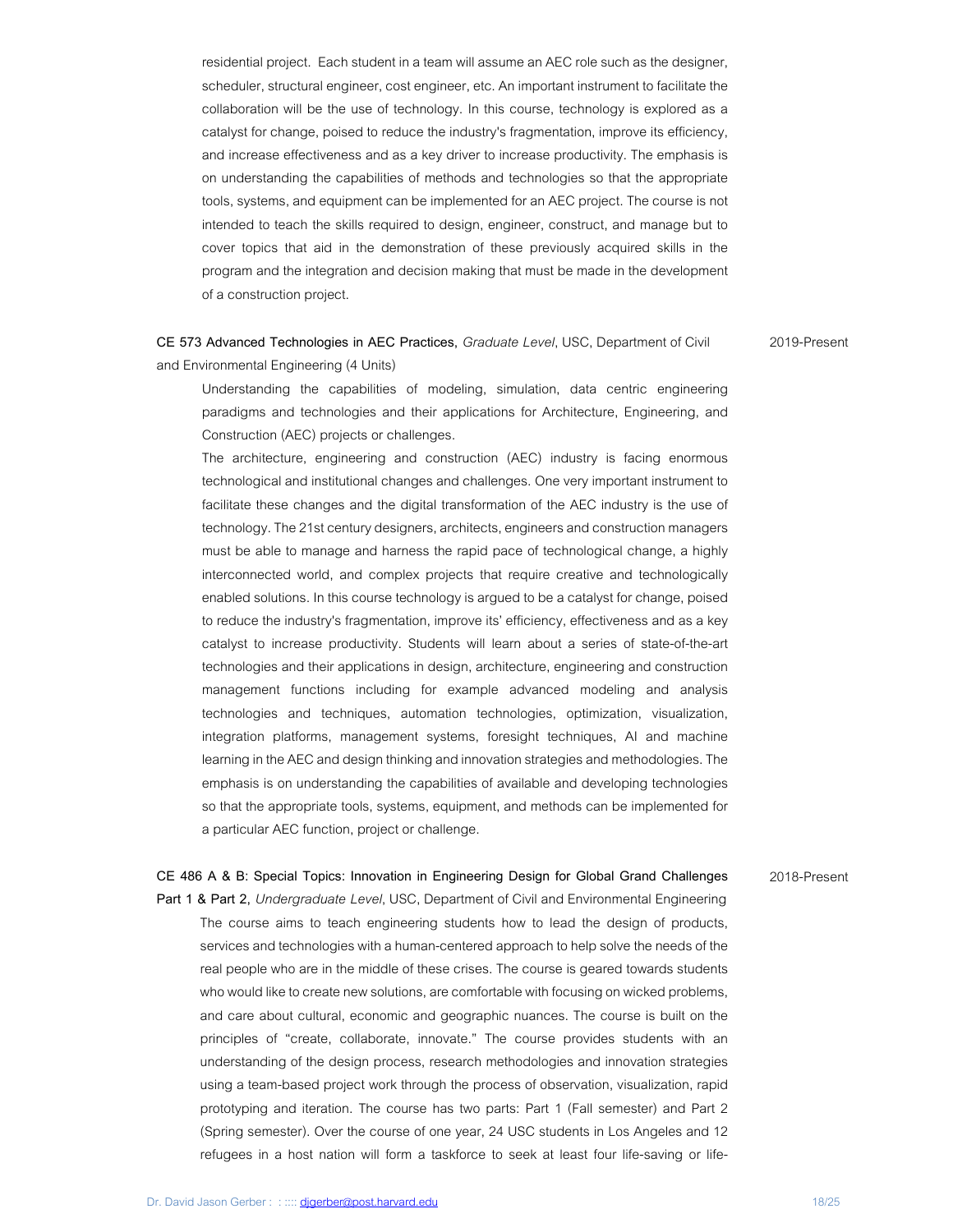improving innovations aimed at the most vulnerable and hardest-to-reach people impacted by the refugee crisis. These innovations will involve connection to the private sector and input from affected communities in order to provide, supply, or locally generate solutions such as: safe drinking water and sanitation, provision of energy, education, lifesaving information, shelter or services to help refugees living in camps and in squats.

**ARCH 574: Parametric Design,** *Graduate Level Elective,* USC, School of Architecture 2009–2016 An in depth historical, technical and critical inquiry into the reasons and uses for parametric design and its relationship to contemporary form, fabrication, and construction of the built environment. Includes instruction into the use and development of parametric models for design exploration, and prototyping. \**Formerly ARCH 417 and ARCH 599*

#### **ARCH 564: Descriptive & Computational Architectural Geometry,** *Graduate Level Elective and Required Core Curriculum for M. Arch Degree,* USC, School of Architecture 2014- 2016

Introduction to the history, methods, and cases of descriptive and computational geometry impacting representational, modeling, and historically significant paradigms of architectural design. Introduces a range of geometric first principles, technologies and techniques through contemporary design tools and theoretical and practice examples.

**ARCH 599: Topics in Design and Computation: "Design Agency"** *Graduate Level Elective,* USC, School of Architecture 2013

Introduction into the use of generative scripting systems and the concept of design agency for design and architecture in 2D, 3D, animated formats and 3D printed outputs. Special emphasis is on providing students background and ability in the techniques, algorithms, and application for design production. Includes instruction into the use and development of *Processing* a JAVA based programming language.

### **Courses Taught at USC**

### **Design Studios**

- **(1) ARCH 305B**, Undergraduate architecture CE B. Science core design studio. (4 Units, 4 contact hours/ week) 2021 Spring (11 students; Instructor Evaluation: ; Course Evaluation: ) 2020 Spring (6 Students; Instructor Evaluation: ; Course Evaluation: ) 2019 Spring (7 Students; Instructor Evaluation: ; Course Evaluation: ) 2018 Spring (4 Students; Instructor Evaluation: ; Course Evaluation: )
- **(2) ARCH 305A**, Undergraduate architecture CE B. Science core design studio. (4 Units, 4 contact hours/ week) 2020 Fall (11 Students; Instructor Evaluation: 4.0; Course Evaluation: 4.0 ) 2019 Fall (7 Students; Instructor Evaluation: 4.0; Course Evaluation: 4.0 ) 2018 Fall (7 Students; Instructor Evaluation: ; Course Evaluation: )
- **(3) ARCH 102B**, Undergraduate architecture B. Arch core design studio. (6 Units, 8 contact hours/ week) 2016 (14 Students; Instructor Evaluation: 4.86; Course Evaluation: 3.98) 2015 (13 Students; Instructor Evaluation: 4.75; Course Evaluation: 3.98) 2014 (15 Students; Instructor Evaluation: 4.46; Course Evaluation: 4.18)
- **(4) ARCH 705/702**, *"LACMA++"* Graduate Architecture M. Arch post professional and option design studio. (6 Units, 12 contact hours/ week) 2015 (12 Students; Instructor Evaluation: 5.00 (ARCH 705) & 4.00 (ARCH 702); Course Evaluation: 5.00 (ARCH 705) & 4.00 (ARCH 702))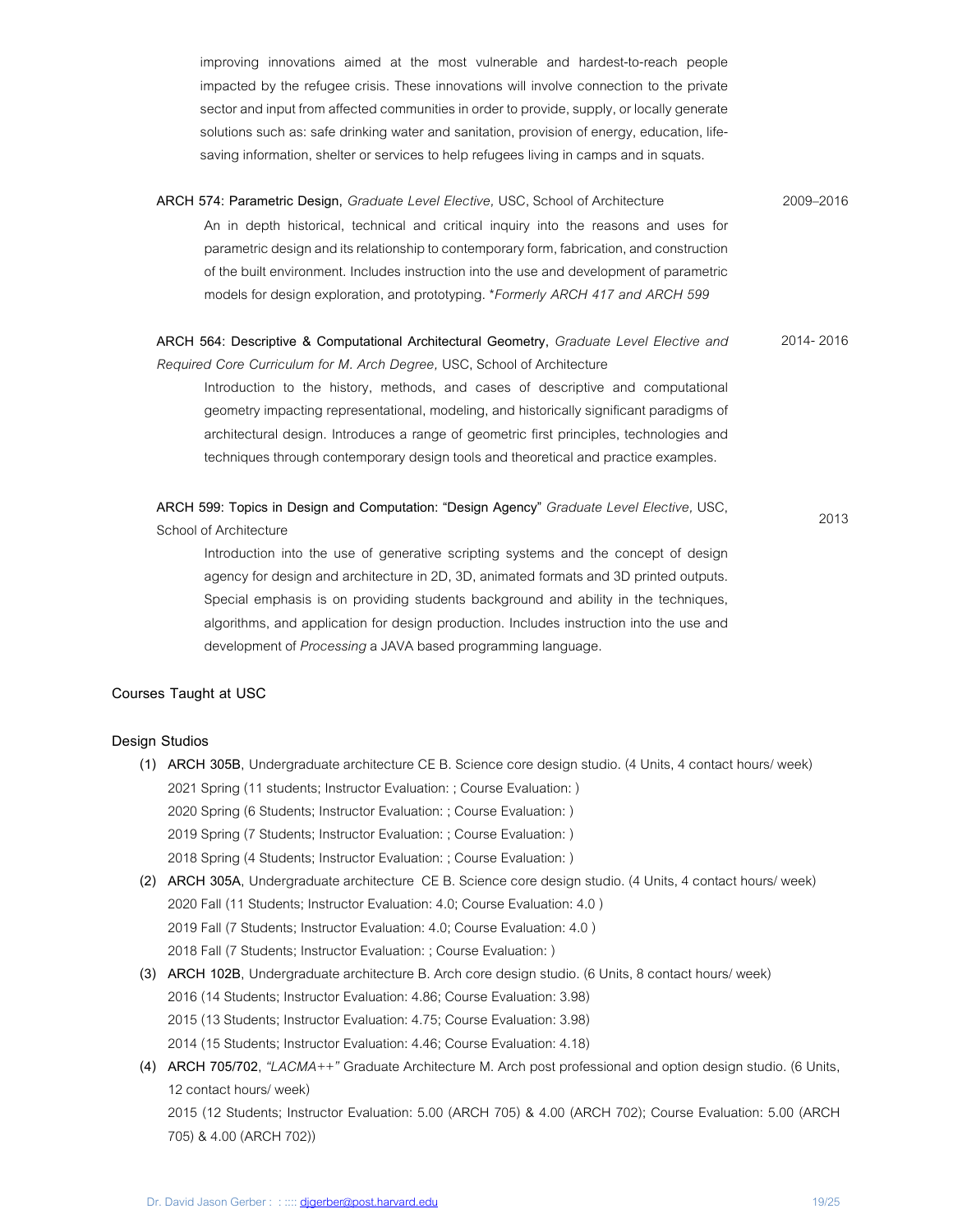**(5) ARCH 702/402/693B**, *"LACMA++"* Graduate and undergraduate architecture option design studio. (6 Units, 12 contact hours/ week)

2014 (8 Students; Instructor Evaluation: 5.00 (ARCH 702) & 3.00 (ARCH 402) & 5.00 (ARCH693B); Course Evaluation: 5.00 (ARCH 702) & 3.59 (ARCH 402) & 4.43 (ARCH 702))

**(6) ARCH 605A**, Graduate Architecture M. Arch post professional and option design studio. (6 Units, 12 contact hours/ week)

2013 *"LACMA++"* (13 Students; Instructor Evaluation: 4.20; Course Evaluation: 4.67)

2011 *"Deep Skin … Skin Deep"* (13 Students; Instructor Evaluation: 3.75; Course Evaluation: 3.82)

2010 *"Performative Structure"* (Coordinated 3 sections of 40 students) (15 Students; Instructor Evaluation: 4.43 Course Evaluation: 4.14)

- **(7) ARCH 402A**, *"Skin Deep"* Undergraduate Architecture B. Arch core design studio (6 Units, 12 contact hours/ week) 2012 (15 Students; Instructor Evaluation: 4.20; Course Evaluation: 4.30)
- **(8) ARCH 402B**, *"Vertical Urban Studio*" Undergraduate architecture B. Arch core design studio. Co-taught. (6 Units, 12 contact hours/ week)

2011 (15 Students; Instructor Evaluation: 4.50; Course Evaluation: 4.25)

**(9) ARCH 202B,** Undergraduate architecture B. Arch core design studio. (6 Units, 12 contact hours/ week) 2010 (15 Students; Instructor Evaluation: 3.64; Course Evaluation: 3.73)

# **Technical Courses:**

- **(1) CE 578 Technology-Enabled Architecture, Engineering and Construction (AEC) Projects** *Graduate Level*, USC, Department of Civil and Environmental Engineering (4 Units) (cross listed with ARCH 578) 2021 Spring (28 Students; Instructor Evaluation: ; Course Evaluation: )
- **(2) CE 573 Advanced Technologies in AEC Practices,** *Graduate Level*, USC, Department of Civil and Environmental Engineering (4 Units)

2020 Fall (12 Students; Instructor Evaluation: 4.00 ; Course Evaluation: 3.75) 2020 Fall (7 Students; Instructor Evaluation: 4.33 ; Course Evaluation: 4.00) 2020 Spring (15 Students; Instructor Evaluation: 4.17 ; Course Evaluation: 4.00)

- **(3) CE 486 A&B (formerly CE 499)** Special Topics: Innovation in Engineering Design for Global Challenges I & II, Undergraduate elective course (3 Units, 3 contact hours/ week) 2021 Spring (2 Units)(28 students; Instructor Evaluation: ; Course Evaluation: ) 2020 Fall (2 Units) (28 students; Instructor Evaluation: 4.50; Course Evaluation: 4.75) 2020 Spring (2 Units) (22 students; Instructor Evaluation: 4.76; Course Evaluation: 5.00) 2019 Fall (2 Units) (24 students; Instructor Evaluation: 4.55; Course Evaluation: 4.95) 2019 Spring (3 Units) (22 students; Instructor Evaluation: 4.32; Course Evaluation: 4.63) 2018 Fall (3 Units) (26 students; Instructor Evaluation: ; Course Evaluation: 4.22)
- **(4) CE 570**, *"Building Information Modeling and Integrated Practice"* Civil and Environmental Engineering, Graduate elective course (3 Units, 3 contact hours/ week) 2018 Fall (12 students; Instructor Evaluation: ; Course Evaluation: ) 2018 Spring (15 students; Instructor Evaluation: ; Course Evaluation: )
- **(5) ARCH 574**, *"Parametric Design"* Graduate and Undergraduate architecture elective. (2 Units, 4 contact hours/ week)
	- 2014 (17 students; Instructor Evaluation: 4.50; Course Evaluation: 4.00)

Taught as *ARCH 599* below (3 Units, 3 contact hours/ week):

- 2012 (4 students; Instructor Evaluation: 4.00; Course Evaluation: 5.00)
- 2011 (22 students; Instructor Evaluation: 4.09; Course Evaluation: 4.09)
- **(6) ARCH 564,** *"Descriptive and Computational Architectural Geometry"* Graduate M. Arch core requirement (2 Units, 4 contact hours/ week)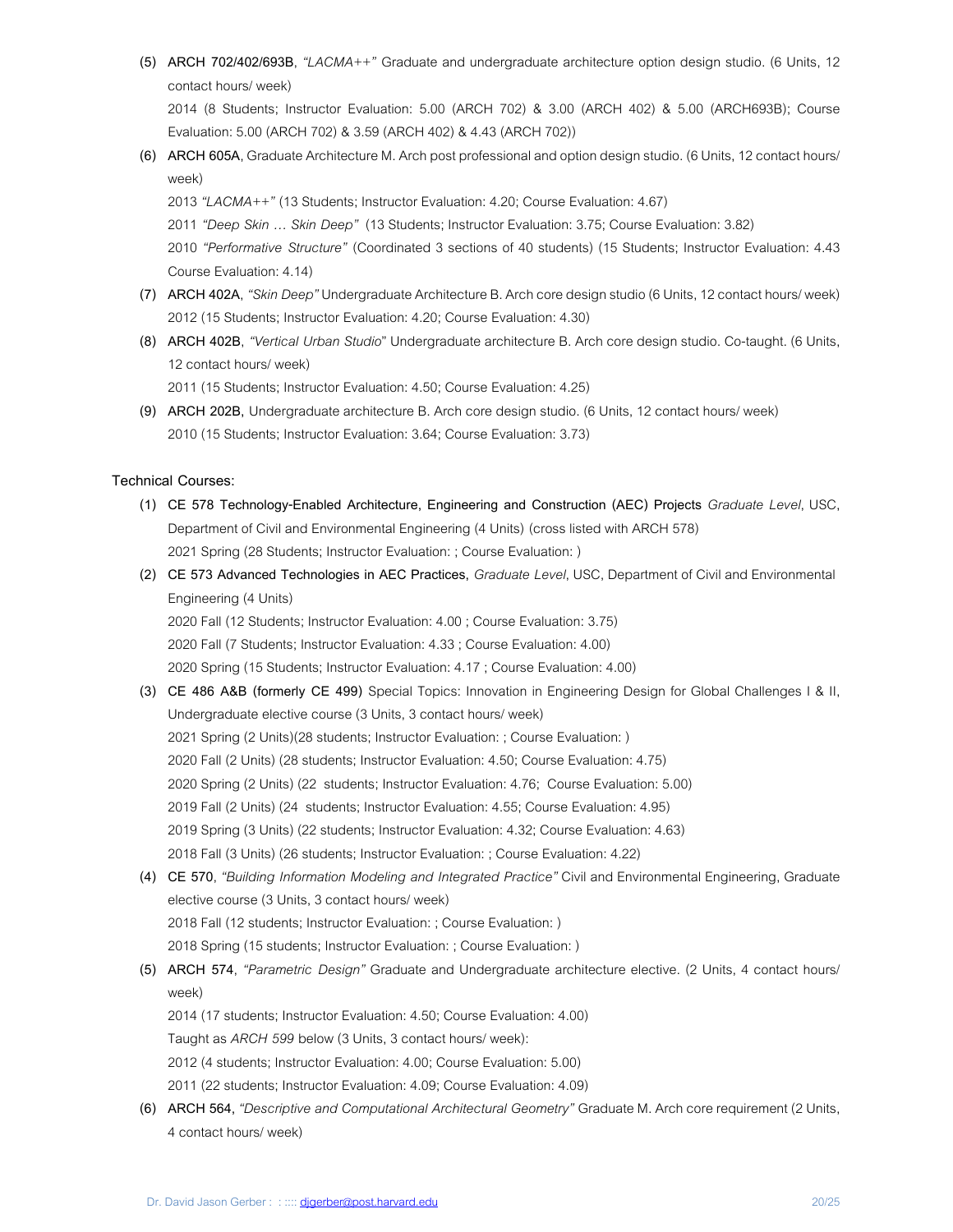2016 (81 students; Instructor Evaluation: 3.81; Course Evaluation: 3.42)

2015 (43 students; Instructor Evaluation: 3.39; Course Evaluation: 3.13)

2014 (64 students; Instructor Evaluation: 2.56; Course Evaluation: 2.26)

**(7) ARCH 599**, *"Topics in Design and Computation | Design Agency"* Graduate architecture elective. (3 Units, 3 contact hours/ week)

2013 (10 students; Instructor Evaluation: 4.00; Course Evaluation: 4.40)

- **(8) ARCH 526,** "*Professional Practice: Legal and Economic Context, Project Documentation"* Graduate and undergraduate architecture B. Arch and M. Arch core requirement**.** Co-taught. (3 Units, 4 contact hours/ week) 2012 (154 students; Instructor Evaluation: 3.64; Course Evaluation: 3.39) 2011 (140 students; Instructor Evaluation: 3.14; Course Evaluation: 2.93) 2010 (140 students; Instructor Evaluation: 3.29; Course Evaluation: 2.82)
- **(9) ARCH 417**, *"Computer Programming in Architecture"* Graduate and undergraduate architecture elective. (3 Units, 3 contact hours/ week) 2010 (22 students; Instructor Evaluation: 4.00; Course Evaluation: 4.00) 2009 (22 students; Instructor Evaluation: 4.00; Course Evaluation: 3.89)
- **(10) CE 470**, *"Building Information Modeling and Integrated Practice"* Civil and Environmental Engineering, Undergraduate elective course (3 Units, 3 contact hours/ week) 2009 (30 students; Instructor Evaluation: 3.00; Course Evaluation: 3.09)
- **(11) ARCH 410,** Graduate and undergraduate architecture elective. (3 Units) Summer 2013 (10 Students) *"Revit Modeling and Performance Driven Design"* Summer 2012 (10 Students) *"Maya Modeling and Dynamics"*

### **Directed Research**

- **(12)** 2020, **CE 490** Manuel Benitez *Designing a Passively Actuated Shading System for Building Retrofits.*
- **(13)** 2020, **CE 590**(Green Technologies Program) Kyle Nauman, *Sustainable Retrofit Design Framework Case Study for Multifamily Housing Structure.*
- **(14)** 2020, **ENG 395**, Adnan Solanki, "Industrial Experience with ENCLOS"
- **(15)** 2015**, ARCH 590,** *"Reciprocal Agency,"*
	- (1 student, 6 Units, 6 contact hours/ week) Graduate M. Arch architecture elective.
- **(16)** 2015**, ARCH 590,** *"Parametric Design and Prototyping in the 3DS Experience Platform,"* (2 students, 2-3 Units, 2 contact hours/ week) Graduate M. Arch architecture elective.
- **(17)** 2011-12, **ARCH 590,** *"Performative Membranes: Parametric Experiments for Surface Tiled Daylight Harvesting,"* (2 students, 2-3 Units, 2 contact hours/ week) Graduate M. Arch architecture elective.
- **(18)** 2010, **ARCH 590,** *"Parametric Ontology,"* (2 Students, 2 Units, 4 contact hours/ week) Graduate M. Arch architecture elective.

### **Academic Design Critic and Juries**

- **(1)** Institute of Architecture / die Angewandte: Final Reviews Studio Lynn Vienna, Austria 2020
- **(2)** Ecole Nationale des Ponts et Chaussees (ENPC), Advanced Master Design by Data Program, France, 2016
- **(3)** Ecole Polytechnique Federale de Lausanne (EPFL), Switzerland 2016
- **(4)** Harvard University Graduate School of Design, MA, USA, 2004, 2005, 2006, 2015
- **(5)** Southern California Institute of Architecture, CA, USA, 2006, 2015
- **(6)** University of California Berkeley, College of Environmental Design, CA, USA, 2014
- **(7)** University of California Los Angeles, School of Architecture and Urban Design, CA, USA, 2007, 2014
- **(8)** Architectural Association (AA), Design Research Laboratory, London UK, 2013
- **(9)** California College of Art (CCA), San Francisco, CA, USA, 2012
- **(10)** Tsinghua University, Beijing, China, 2011-2012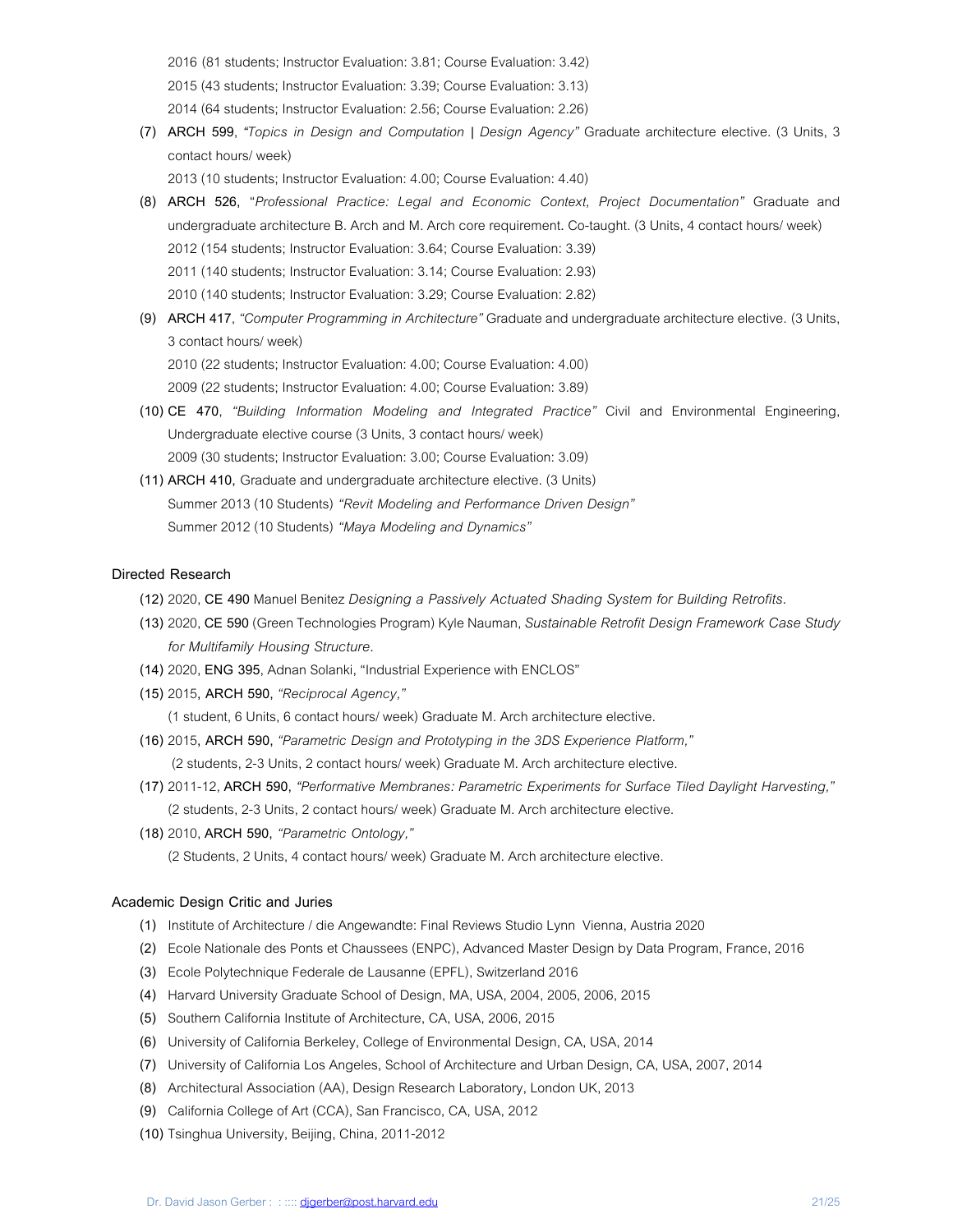**(11)** Toyohashi University of Technology, Toyohashi, Japan, 2011

**(12)** Tec de Monterrey, Guadalajara, Mexico, 2009

**(13)** Tec de Monterrey, Monterrey, Mexico, 2008

**(14)** Stevens Institute, NJ, USA, 2006

**(15)** Massachusetts Institute of Technology (MIT), MA, USA, 2004

**(16)** Boston Architecture Center, MA, USA, 2003

**(17)** Innsbruck TU, Austria, 2000

# **ADVISING**

|     | Ph.D. Students                                                                                  |              |
|-----|-------------------------------------------------------------------------------------------------|--------------|
|     | (1) Evangelos Pantazis, Ph.D. student (Civil Engineering), Advisor, Thesis Chair                | 2014-2019    |
|     | *Graduated May 2019                                                                             |              |
|     | Dissertation Title: Behavioral From Finding                                                     |              |
|     | <b>Current Position: IBI Consultants</b>                                                        |              |
|     | *Recipient of the Myronis Fellowship                                                            |              |
|     | *Recipient of the inaugural "BUILDers in Residence" award, sponsored by Autodesk and            |              |
|     | laaC - Institute for Advanced Architecture of Catalonia                                         |              |
|     | (2) Shi-Hsin "Eve" Lin, Ph.D. in Architecture, Advisor, Thesis Chair                            | 2011-2014    |
|     | *Graduated May 2014                                                                             |              |
|     | Dissertation Title: Evolutionary Energy Performance Feedback for Design                         |              |
|     | Current Position: Research & Development Associate, Tensile Evolution, North America            |              |
|     | Lecturer, University of Southern California, School of Architecture                             |              |
|     | *Recipient of the Provosts Dissertation Continuation Fellowship                                 |              |
|     |                                                                                                 |              |
|     | <b>Candidacy and Thesis Committees</b>                                                          |              |
|     | (1) Julius Sustarevas, Ph.D. student (Computer Science and Robotics), University College London | 2017-Present |
|     | <b>External Advisor</b>                                                                         |              |
| (2) | Mary Katherine Heinrich, Ph.D. Student (Architecture), Royal Danish Academy of Fine Arts,       | 2019         |
|     | Schools of Architecture, Design, and Conservation: "Self Organizing, -adaptive and hybrid       |              |
|     | robotic control in architectural technology"                                                    |              |
|     | Thesis Committee Member/ Assessor                                                               |              |
|     | (3) Alicia Nahmad Vazquez, Ph.D. Student, Welsh School of Architecture, Cardiff University,     | 2019         |
|     | United Kingdom: "Robotic Assisted Design: A study of key human factors influencing team         |              |
|     | fluency in human-robot collaborative design processes"                                          |              |
|     | <b>Thesis External Examiner</b>                                                                 |              |
| (4) | Joao Pedro Carneiro, Ph.D. student (Civil Engineering),                                         | 2015-2019    |
|     | <b>Engineering Degree Committee</b>                                                             |              |
|     | Thesis committee member                                                                         |              |
| (5) | Saba Khashe, Ph.D. student (Civil Engineering), Thesis committee member                         | 2014-2017    |
| (6) | Arsalan Heydarian, Ph.D. student (Civil Engineering), Thesis committee member                   | 2014-2017    |
| (7) | Yara Masri, Ph.D., in Architecture, Thesis committee member                                     | 2010-2012    |
| (8) | Aslihan Solmaz, Ph.D., Architecture, Dokuz Eylül University, Izmir, Turkey                      | 2011         |
|     | USC Research Associate - Scholar sponsor and advisor while at USC                               |              |

# **Master Research Students**

|  |  | (1) Rodrigo Shiordia, USC, MArch PP, Directed Design Research, Thesis Advisor | 2013-2014 |
|--|--|-------------------------------------------------------------------------------|-----------|
|--|--|-------------------------------------------------------------------------------|-----------|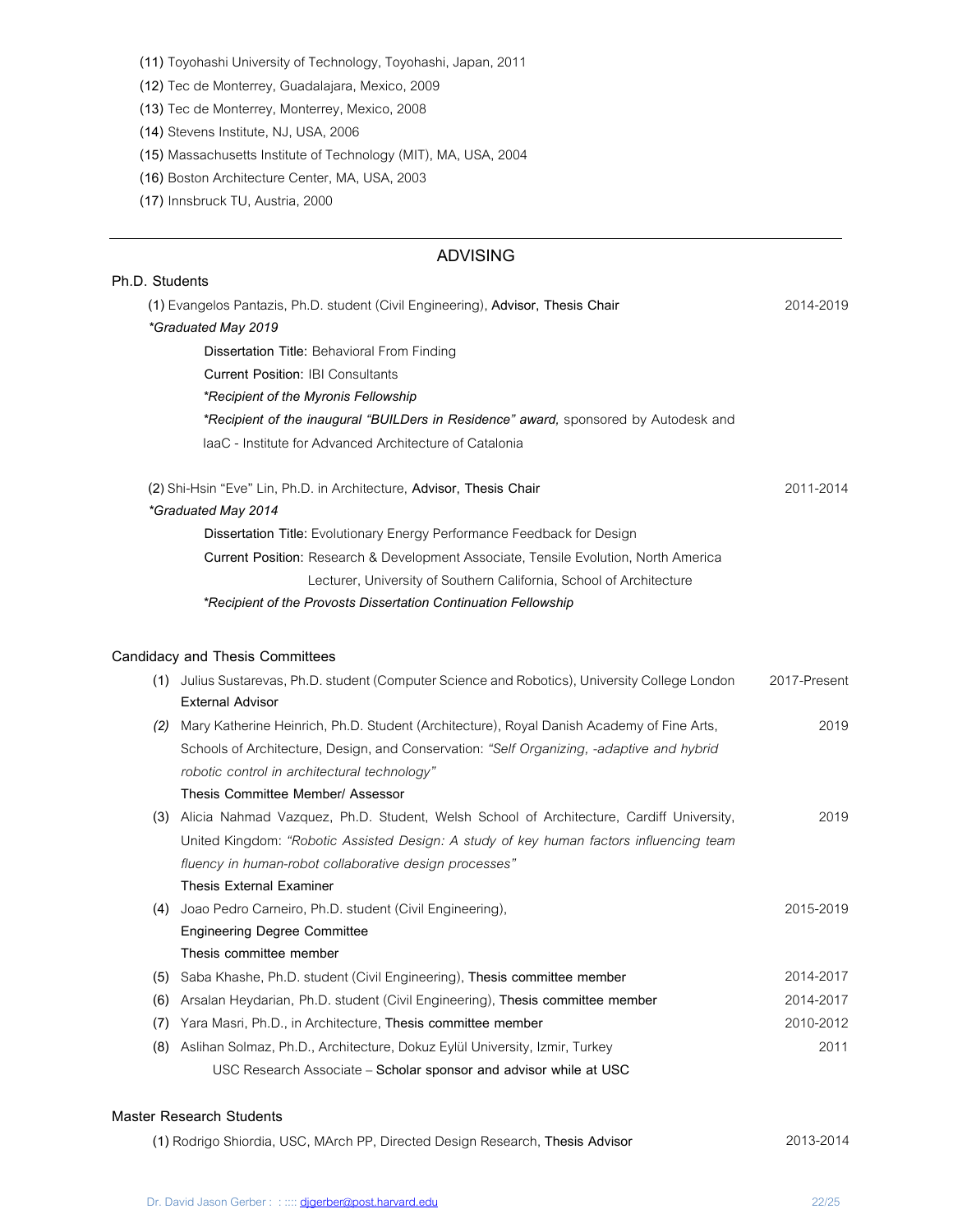| 2012-2013 |
|-----------|
| 2012-2013 |
| 2012-2013 |
| 2012-2013 |
| 2012      |
| 2011      |
| 2011      |
| 2010-2011 |
| 2009      |
| 2007      |
|           |

# **Undergraduate Research Students**

|     | (1) Alan Wang, UG student (Arch.) w/ a minor in Comp. Sci., Advisor, NSF UG REU | 2015-2017 |
|-----|---------------------------------------------------------------------------------|-----------|
|     | researcher                                                                      |           |
| (2) | Jose Alejandro Medina, UG student (Arch.), Advisor, URAP                        | 2015      |
| (3) | Nick Morof, UG student (Arch.), Advisor, URAP                                   | 2015      |
| (4) | Arjun Mahesh, UG student (Arch.), Advisor, NSF UG REU researcher                | 2014      |
| (5) | Leen Katrib, UG student (Arch.), Advisor, URAP                                  | 2014      |
| (6) | Brian Herrera, UG student (Comp. Sci.), Advisor while at USC                    | 2015      |
|     | Cal State University Dominguez Hills, NSF Outreach partner                      |           |
| (7) | Kevin Daley, UG student (Comp. Sci.), Advisor while at USC                      | 2015      |
|     | Cal State University Dominguez Hills, NSF Outreach partner                      |           |
| (8) | Samori Price, UG student (Comp. Sci.), Advisor while at USC                     | 2014      |
|     | Cal State University Dominguez Hills, NSF Outreach partner                      |           |
| (9) | Boian Kolev, UG student (Comp. Sci.) Advisor while at USC                       | 2014      |
|     | Cal State University Dominguez Hills, NSF Outreach partner                      |           |
|     | (10) Seri Hieatt, UG student (Arch.), Advisor, URAP                             | 2012      |
|     | (11) Nick Murao, UG student (Arch.), Advisor, URAP                              | 2012      |
|     |                                                                                 |           |

# **SERVICE**

# **External Service**

# **Editorships**

|     | (1) Editorial Board Member, for Data Centric Engineering                                   | 2019-2021 |
|-----|--------------------------------------------------------------------------------------------|-----------|
| (2) | Guest Co-Editor, Special Issue on Artificial Intelligence and Robotics in Architecture,    |           |
|     | Autonomy, Agency and Indeterminacy, The International Journal of Architectural             | 2018-2019 |
|     | Computing (IJAC)                                                                           |           |
|     | (3) Guest Co-Editor, Special Issue on "Means, Methods, machines, and Making in             | 2018-2019 |
|     | architecture," Architectural Sciences Review (ASR)                                         |           |
|     | (4) Associate Editor, Frontiers in Digital Humanities, Digital Architecture                | 2014-2018 |
|     | (5) Guest Co-Editor, Special Issue on ACADIA 2018, The International Journal of            | 2018      |
|     | Architectural Computing (IJAC)                                                             |           |
|     | (6) Guest Editor, Special Issue on ACADIA 2014, The International Journal of Architectural | 2014-2015 |
|     | Computing (IJAC)                                                                           |           |
|     | (7) Guest Co-Editor, Special Issue on Design Agency, The International Journal of          | 2014-2015 |
|     | Architectural Computing (IJAC)                                                             |           |
|     |                                                                                            |           |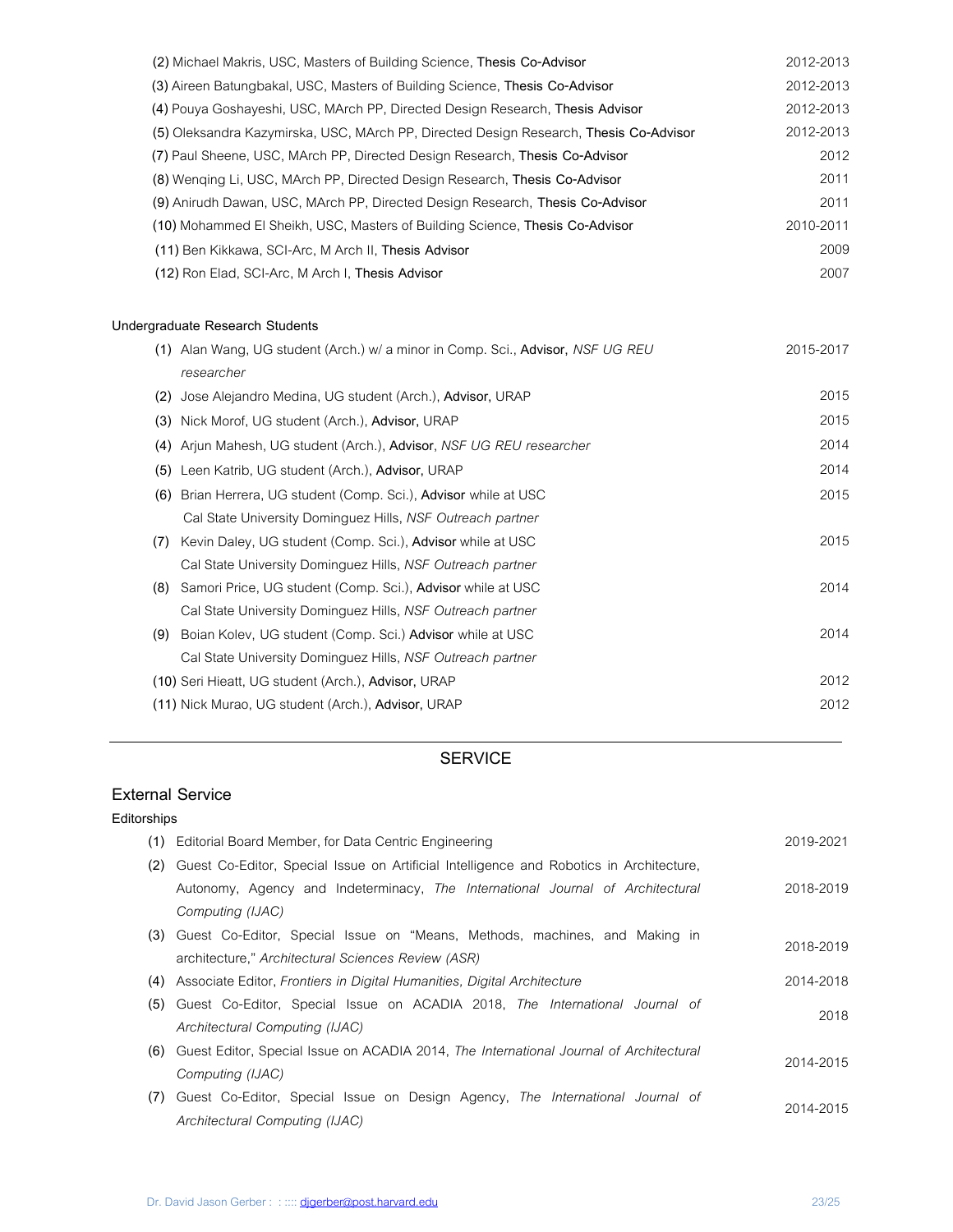**(8)** Guest Editor, *Simulation: Transactions of The Society for Modeling and Simulation International:* Special Issue on Simulation for Architecture and Urban Design

#### 2014-2015

## **Technical Reviewer for Peer-Reviewed Journals/ Fellowships/ Grants and Books**

- **(1)** Reviewer, *Data Centric Engineering Journal* 2020-2021
- **(2)** Reviewer, *Design Issues*, A Journal of History, Theory, and Criticism 2020-2021
- **(3)** International Reviewer, Research Grant Application *on Timber-based DfMA Facade Components for Factory in a Box (FIAB) based DM technologies*, MITACS program Canada 2020
- **(4)** Reviewer, International Journal of Architecture and Computing (IJAC)
- **(5)** Reviewer, *Architectural Sciences Review Journal (ASR)*
- **(6)** Reviewer, Journal of Advanced Engineering Informatics
- **(7)** International Evaluation Committee, Israeli Ministry of Science, Technology and Space
- **(8)** Reviewer, International Journal of Building Simulation
- **(9)** Reviewer, Journal of Automation and Construction
- **(10)** Reviewer, Swiss National Science Foundation
- **(11)** International Evaluation Committee, for "EPFL Fellows co-funded by Marie Curie Postdoctoral Fellowships"
- **(12)** Reviewer, Simulation, Transaction for the Society of Modeling and Simulation International
- **(13)** Reviewer, Journal of Energy and Buildings
- **(14)** Reviewer, Footprint: Delft Architectural Theory Journal
- **(15)** Reviewer, Wiley Book Publishers
- **(16)** Reviewer, Book Chapter (American Society of Civil Engineers)
- **(17)** Reviewer, Journal of Architecture and Education
- **(18)** Reviewer, Journal of Design Studies
- **(19)** Reviewer, Journal of Computer Aided Design
- **(20)** Reviewer, ASCE Journal of Computing in Civil Engineering
- **(21)** Reviewer, Journal of Building and Environment
- **(22)** Reviewer, Journal of Advanced Engineering Informatics
- **(23)** Reviewer, ASCE Journal of Professional Issues in Engineering Education and Practice

### **Technical Reviewer for Peer-Reviewed Conferences**

- **(1)** Reviewer, CAAD Futures, 2017, 2019, 2021
- **(2)** Reviewer, IEEE Congress on Evolutionary Computation, Special Session in Architectural Design (CEC 2017)
- **(3)** Reviewer, Association of Computer Aided Design In Architecture (ACADIA) 2010 –Present
- **(4)** Reviewer, Symposium on Simulation for Architecture and Urban Design (SimAUD) 2011 –Present
- **(5)** Reviewer, Advanced Architectural Geometry (AAG) 2012–Present
- **(6)** Reviewer, Education and Research in Computer Aided Architectural Design in Europe (eCAADe) 2012, 15, 16
- **(7)** Reviewer, FABRICATE Conference, 2016, 2020
- **(8)** Reviewer, Tex-Fab Conference, 2016, 2018, 2020
- **(9)** Reviewer, Association for Computer-Aided Architectural Design Research in Asia (CAADRIA), 2011 –Present
- **(10)** Reviewer, Passive and Low Energy Architecture (PLEA), 2015-2016
- **(11)** Reviewer, Design Modeling Symposium (DMS), 2015-2019
- **(12)** Reviewer, Digital Architecture Design Association (DADA), 2015
- **(13)** Reviewer, International Association of Automation and Robotics in Construction (IAARC), 2012 –2014
- **(14)** Reviewer, International Conference on Computing and Civil Building Engineering (ICCCBE)(ASCE)(CIB) 2014
- **(15)** Reviewer, European Group Intelligent Computing in Engineering (EG-ICE) 2018-2020

### **Professional and Academic Society Memberships, Committees and Duties**

**(1)** CAAD Futures 2021, **Conference Chair**